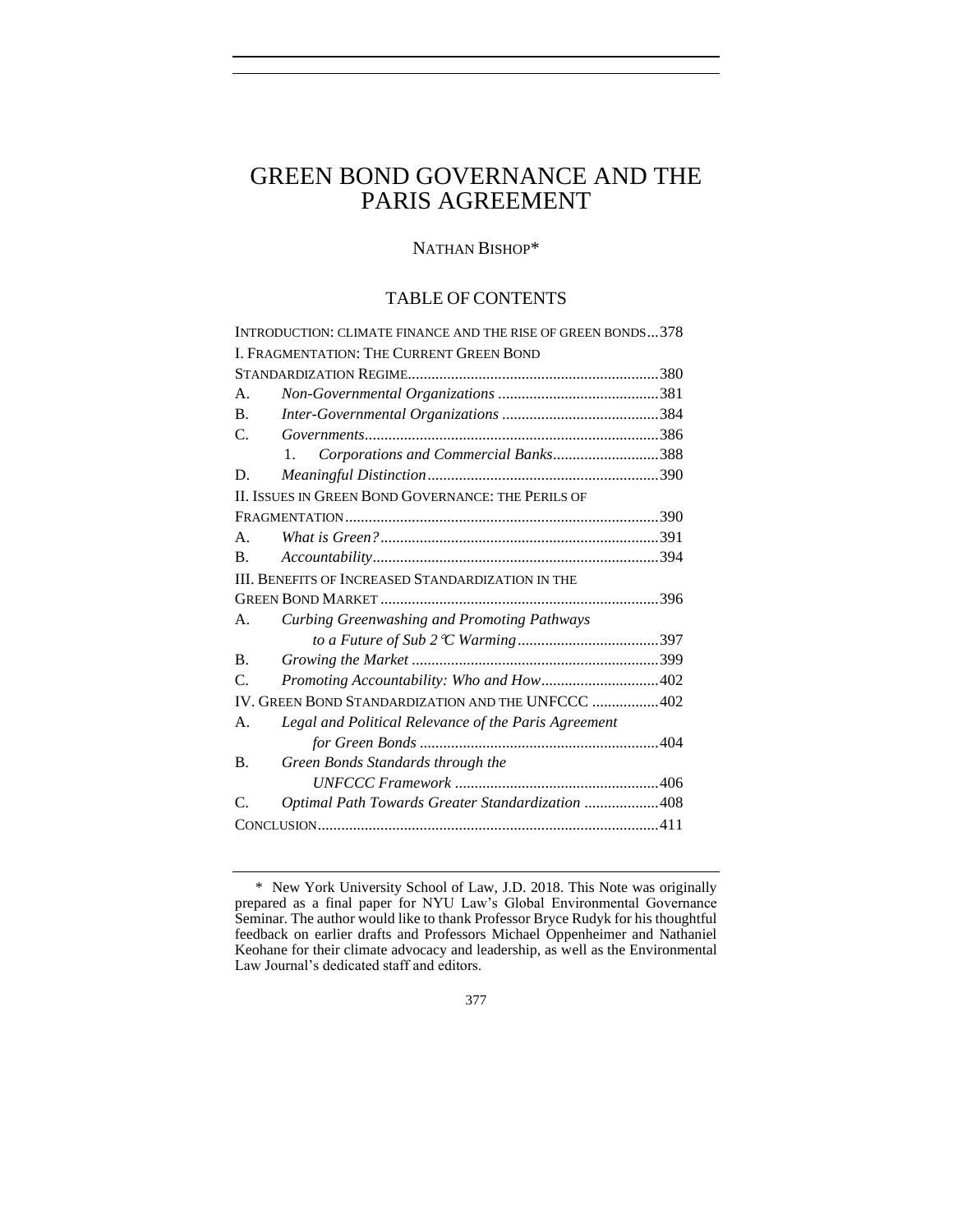### <span id="page-1-0"></span>INTRODUCTION: CLIMATE FINANCE AND THE RISE OF GREEN BONDS

Climate mitigation is severely underfinanced. In order to keep the global mean temperature from rising more than  $2^{\circ}$ C, parties' agreed aim under the Paris Agreement, annual investments in renewable energy alone must reach roughly triple current levels by 2050.<sup>1</sup> "Green bonds"—debt securities that finance or re-finance climate mitigation, adaptation, or other environmental projects have been recognized as a key instrument for driving and tracking this needed growth in climate finance.

Green bonds are a relatively new financial device, but their popularity has expanded rapidly over recent years. In the past five years alone, labeled green bond issuance has grown from \$11 billion in 2013<sup>2</sup> to \$155.5 billion in 2017.<sup>3</sup> However, the labeled green bond market only represents a small amount of bonds contributing to climate finance. As of September 2017, there are an estimated \$1.45 trillion in unlabeled but "climate-aligned" bonds<sup>4</sup> and \$389 billion of labeled green bonds in circulation, meaning that roughly seventyfive percent of bonds used to finance green projects are not signaling

<sup>1</sup> *See* CLIMATE POLICY INITIATIVE & THE INT'L RENEWABLE ENERGY AGENCY, GLOBAL LANDSCAPE FOR RENEWABLE ENERGY FINANCE 14 (2018), https://www.irena.org/-/media/Files/IRENA/Agency/Publication/2018/Jan/

<sup>2</sup> *See* CLIMATE BONDS INITIATIVE, BONDS AND CLIMATE CHANGE: THE STATE OF THE MARKET IN 2014, at 2 (2014), https://www.climatebonds.net/files/ post/files/cb-hsbc-15july2014-a3-final.pdf.

IRENA\_Global\_landscape\_RE\_finance\_2018.pdf. Although Paris Agreement parties agreed to "pursue efforts to limit the temperature increase to  $1.5^{\circ}$ C above pre-industrial levels," the current Nationally Determined Contributions submitted are insufficient to keep holding below  $2^{\circ}C$ , let alone 1.5°C. *See* Umair Irfan, *Climate Pledges Will Fall Short of Needed 2 Degree C Limit*, SCI. AM. (Nov. 3, 2016), https://www.scientificamerican.com/article/climate-pledges-will-fall-shortof-needed-2-degree-c-limit/. This paper fully supports the  $1.5^{\circ}$ C goal, but will frame the argument within a "well-below"  $2^{\circ}$ C context as the upper limit of warming within the Paris Agreement commitment.

<sup>&</sup>lt;sup>3</sup> See CLIMATE BONDS INITIATIVE, GREEN BOND HIGHLIGHTS 2017, at 1 (2018), https://www.climatebonds.net/files/reports/cbi-green-bonds-highlights-2017.pdf.

<sup>&</sup>lt;sup>4</sup> "Climate-aligned" bonds include bonds from issuers that make more than 95% of their revenues from "green" business lines (fully-aligned), bonds from issuers that derive 75% to 95% of revenue from "green" business lines (strongly-aligned), and labeled green bonds. *See* CLIMATE BONDS INITIATIVE, BONDS AND CLIMATE CHANGE: THE STATE OF THE MARKET 3 (2018), https://www.climatebonds.net/files/reports/cbi\_sotm\_2018\_final\_01k-web.pdf.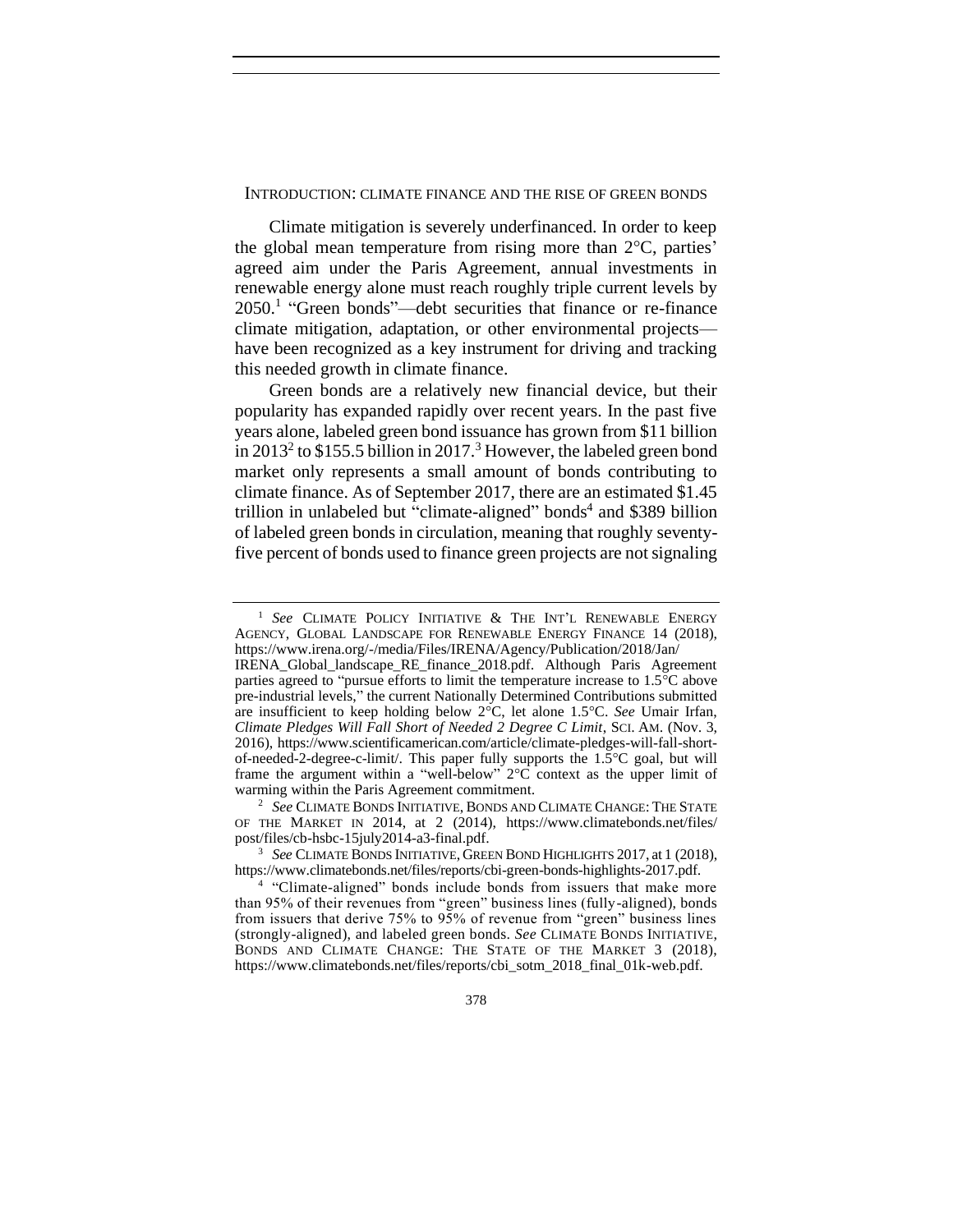their mitigation or adaptation outcomes to financial markets.<sup>5</sup> Many organizations have called for increased green bond labelling and standardization in order to maximize issuer access to climate finance, increase green bond liquidity, and better account for global investment in climate mitigation and adaptation.<sup>6</sup> These prescriptions for green bond labelling have been accompanied by debate over what characteristics should qualify a bond as "green."

<span id="page-2-3"></span><span id="page-2-0"></span>The green bond labelling regime is fragmented: Non-Governmental Organizations (NGOs), sovereigns, accounting firms, multilateral development banks, and other actors promulgate disparate certification regimes and standards. In this decentralized world, labeled green bonds have been issued by oil companies in order to increase operational efficiency.<sup>7</sup> Green bond proceeds have been used to finance a parking  $\text{lot}^8$  and so-called "clean coal" plants.<sup>9</sup> While the majority of green bond proceeds may contribute to a healthier environment, these examples expose the potential for labeled "green" bonds to fund projects with questionable environmental outcomes.

<span id="page-2-2"></span><span id="page-2-1"></span>Some analysts fear that greenwashing<sup>10</sup> in a market without strict standards could undermine investor confidence in green bonds

<sup>5</sup> *See id.* at 3*.*

<sup>6</sup> *See, e.g.*, Chris Flood, *Green Bonds Need Global Standards*, FIN.TIMES (May 7, 2017), https://www.ft.com/content/ef9a02d6-28fe-11e7-bc4b-5528796fe35c; *see also* Sophie Baker, *Green Bonds Need Definitions and Standards First*, PENSIONS & INV. (Mar. 5, 2018), http://www.pionline.com/article/20180305/PRINT/180309916/ green-bonds-need-definitions-and-standards-first; GERMAN DEV. INST., UPSCALING GREEN BOND MARKETS: THE NEED FOR HARMONISED GREEN BOND STANDARDS (2017), https://www.die-gdi.de/uploads/media/BP\_12.2017.pdf.

<sup>7</sup> *See* Emily Chasan, *First Green Bonds Sold by an Oil Giant Find Willing Investors*, BLOOMBERG (May 21, 2017), https://www.bloomberg.com/news/articles/ 2017-05-22/first-green-bonds-sold-by-an-oil-giant-find-willing-investors.

<sup>8</sup> *See* Mike Cherney, '*Green Bonds' for a Parking Garage?*, WALL ST. J., (Mar. 12, 2015), https://www.wsj.com/articles/green-bonds-for-a-parking-garage-1426176294.

<sup>9</sup> *See* Michael Standaert, *China Support for 'Clean Coal' Gives Green Bonds Touch of Gray*, BLOOMBERG ENV'T (Jan. 22, 2018), https://bnanews.bna.com/ environment-and-energy/china-support-for-clean-coal-gives-green-bonds-touchof-gray. Clean coal has been discredited as a mitigation technology. *See* Fred Pearce, *Greenwash: Why 'Clean Coal' is the Ultimate Climate Change Oxymoron*, GUARDIAN (Feb. 26, 2009), https://www.theguardian.com/environment/2009/feb/ 26/greenwash-clean-coal.

<sup>&</sup>lt;sup>10</sup> "Greenwashing is the use of marketing to portray an organization's products, activities or policies as environmentally friendly when they are not." *Greenwashing*, INVESTOPEDIA.COM, https://www.investopedia.com/terms/g/ greenwashing.asp (last visited Oct. 18, 2018).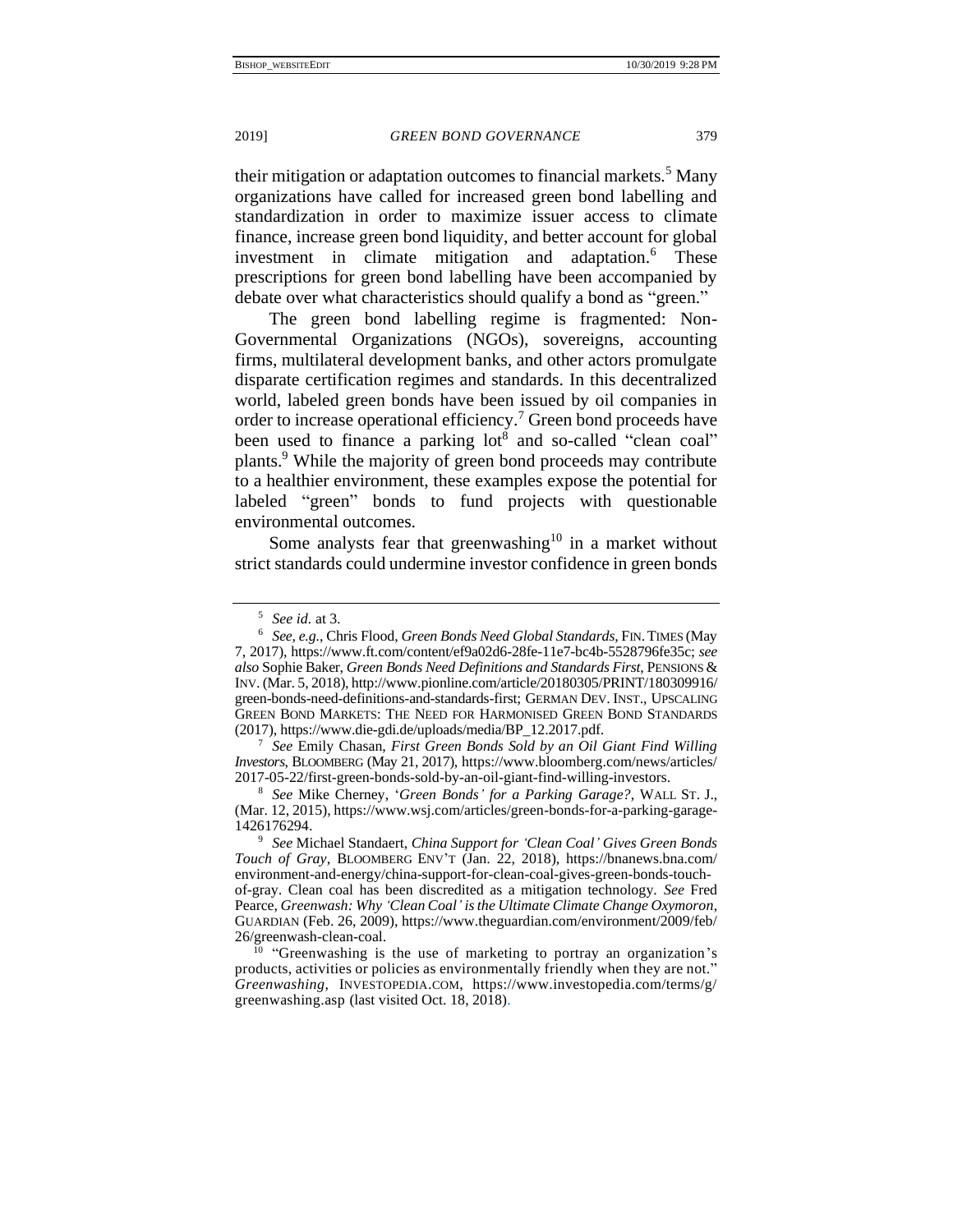as a debt instrument altogether.<sup>11</sup> If investors committed to financing climate mitigation and adaptation do not trust that green-labeled bonds will go to green projects, they will have to conduct costly due diligence to analyze the climate impacts of individual issuances. This could chill private investor interest in climate finance at a period critical for achieving the mitigation necessary to stay below 2°C of warming.

While much has been written about the rise of green bonds, there has been little scholarship analyzing green bond standardization from perspectives of global environmental governance and international environmental law. This Note will attempt to contribute to the standardization debate by considering legal and policy arguments for creating green bonds standards within the United Nations Framework Convention for Climate Change (UNFCCC). I will explore where and how the Paris Agreement, in particular, implicates green bonds and how the green bond regime can evolve synergistically with parties' obligations under the UNFCCC. Using a "building blocks" theory of global climate protection,<sup>12</sup> this Note will argue that a dominant market actor strategy, whereby major actors use their market weight to promote standard adoption, represents the best path to effective green bond governance. Although this de-centralized approach does not directly follow UNFCCC processes, it supports the UNFCCC's central mitigation objectives.

# <span id="page-3-1"></span>I. FRAGMENTATION: THE CURRENT GREEN BOND STANDARDIZATION REGIME

<span id="page-3-0"></span>There is no single set of standards for green bonds. Instead, diverse standards are promulgated by NGOs, Inter-Governmental Organizations (IGOs), governments, corporations, and commercial banks. Although this diversity of standard issuers poses governance problems in and of itself, the prospects for uniform standardization would be significantly enhanced if current standards exhibited only minimal misalignment. This Section will provide an overview of prominent green bonds standards with the aim of identifying and analyzing key areas of distinction between standards.

<sup>11</sup> *See* Flood, *supra* note [6.](#page-2-0)

<sup>&</sup>lt;sup>12</sup> See generally Richard B. Stewart, Michael Oppenheimer & Bryce Rudyk, *Building Blocks for Global Climate Protection*, 32 STAN. ENVTL. L.J. 341 (2013).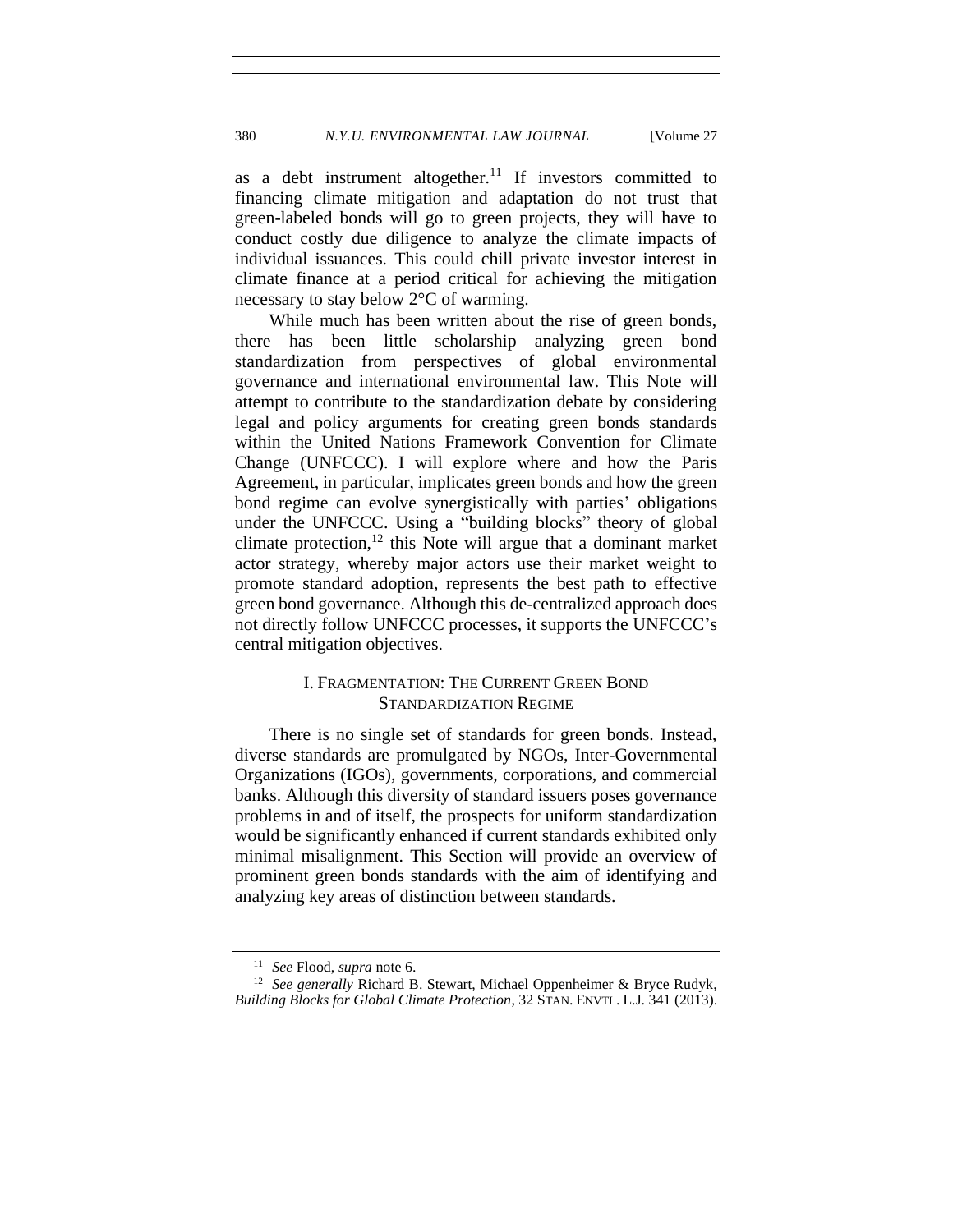#### A. *Non-Governmental Organizations*

<span id="page-4-0"></span>The two main green bond standardization frameworks promoted by NGOs exemplify opposing inclinations about what a green bond standard should accomplish. The International Capital Market Association (ICMA) is a self-regulatory trade association composed of over 570 members from both the buy and sell sides of securities markets, including investment banks, commercial banks, securities dealers and brokers, asset managers, and stock exchanges, among others.<sup>13</sup> The aim of ICMA is to promote "the resilience, efficiency and cost effectiveness of international capital markets," in part by "promoting internationally accepted standards of best practice through the development of appropriate, broadly accepted guidelines."<sup>14</sup>

ICMA's green bond guidelines, first published in 2014 and updated yearly as The Green Bond Principles (GBP), are a certification regime based purely on procedural aspects of issuance without any substantive requirements regarding what should qualify as a "green" use of proceeds. These voluntary process guidelines are designed to help issuers launch "credible" green bonds and to help investors "by promoting availability of information necessary to evaluate the environmental impact of their Green Bond investments." <sup>15</sup> The GBPs are comprised of four core components: use of proceeds, process for project evaluation and selection, management of proceeds, and reporting.<sup>16</sup>

The GBP states that proceeds should be used for green projects, which should be "appropriately described in the legal documentation for the security."<sup>17</sup> The environmental benefits of green projects should be "clear" and "where feasible, quantified by the issuer."<sup>18</sup> Although the GBP lists categories of projects that may be considered green, it acknowledges that "the GBP's purpose is not to take a position on which green technologies, standards, claims

<sup>13</sup> *See Membership*, INT'L CAPITAL MKT. ASS'N, https://www.icmagroup.org/ membership/ (last visited Aug. 3, 2019).

<sup>14</sup> *About Us,* INT'L CAPITAL MKT. ASS'N, https://www.icmagroup.org/ About-ICMA/ (last visited Aug. 3, 2019).

<sup>&</sup>lt;sup>15</sup> INT'L CAPITAL MKT. ASS'N, THE GREEN BOND PRINCIPLES 2 (2017), https://www.icmagroup.org/assets/documents/Regulatory/Green-Bonds/ GreenBondsBrochure-JUNE2017.pdf

<sup>16</sup> *See id*.

<sup>17</sup> *Id*.

<sup>18</sup> *Id.*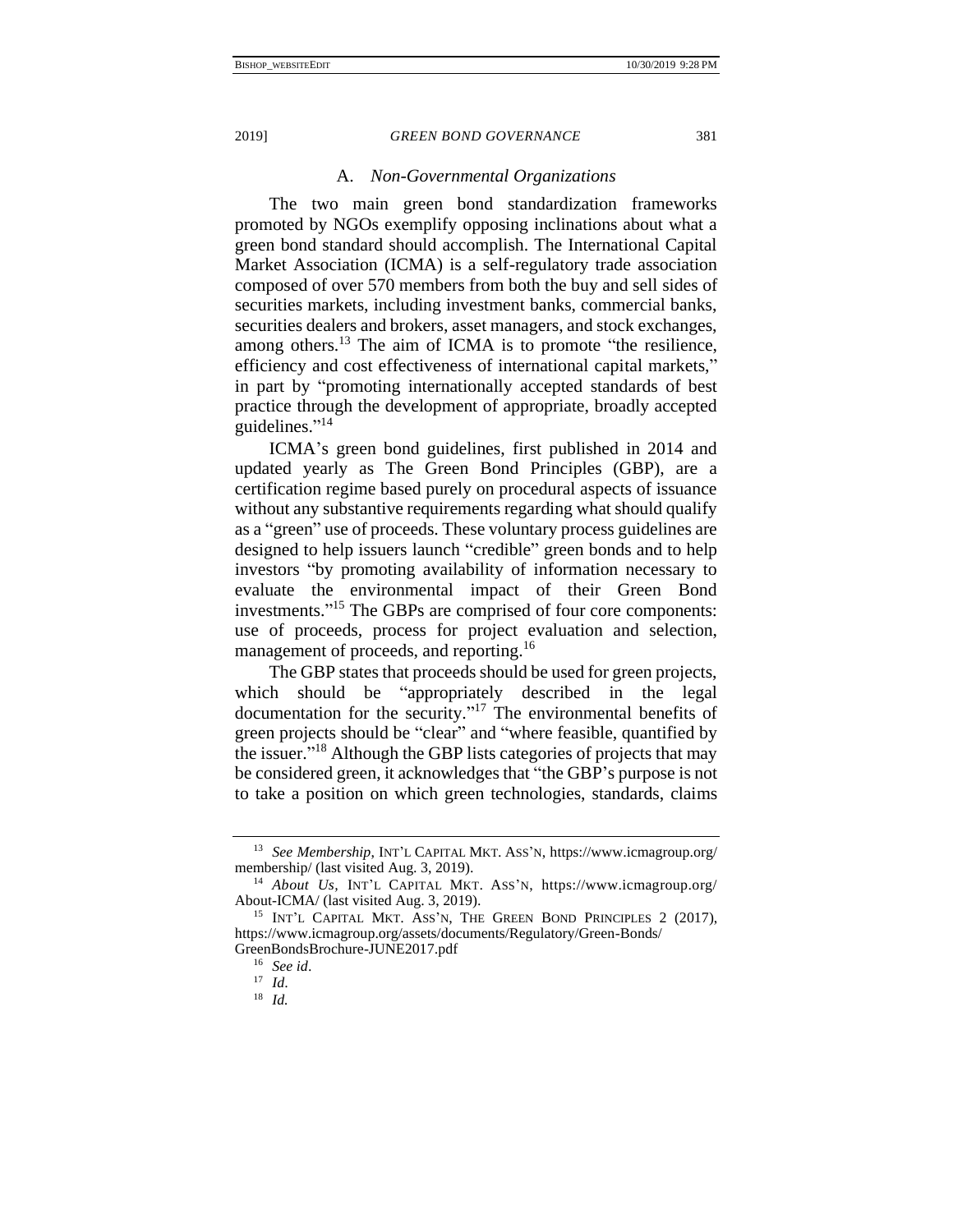and declarations are optimal for environmentally sustainable benefits." <sup>19</sup> Although issuers are "encouraged" to describe how the green bond fits within the issuer's "overarching objectives"<sup>20</sup> relating to sustainability, the GBPs does not contain specific substantive criteria for determining whether a project is green.

The ultimate aim of the GBP's procedure-oriented framework is to promote transparency, information disclosure, and use of bond proceeds for stated purposes. The GBPs clarify that "it is important to note that Green Bonds should not be considered fungible with bonds that are not aligned with the four core components of the GBP."<sup>21</sup> There would be no issue under the GBP, however, with bonds issued by a solar developer being fungible with bonds funding meager efficiency improvements in existing coal plants. The problems this poses for climate mitigation efforts will be discussed in greater detail in Section III of this Note.

In contrast to the GBP, the Climate Bonds Initiative (CBI) promotes a substantive standard, the Climate Bonds Standard and Certification Scheme (CBS), launched in 2010. CBI categorizes itself as "an investor-focused-not-for-profit." <sup>22</sup> A registered charity, the CBI is composed of a technical secretariat and a climate science reference group, which consult with technical and industry working groups to establish a climate bonds taxonomy. The work of the CBI is overseen by a Climate Bond Standards Board, which features representatives from environmental NGOs and institutional investors.

CBI frames its mission specifically as mobilizing capital towards climate solutions: to "promote investment in projects and assets necessary for a rapid transition to a low-carbon and climate resilient economy."<sup>23</sup> To help achieve this objective, CBI provides a Climate Bonds Taxonomy to guide issuers in identifying assets and projects that are consistent with the  $2^{\circ}$ C goal of the Paris Agreement. The taxonomy "has been developed based on the latest climate science including research from the Intergovernmental Panel on Climate Change (IPCC) and the International Energy Agency (IEA), and has benefited from the input of hundreds of

<sup>19</sup> *Id.*

<sup>20</sup> *Id.* at 3.

<sup>21</sup> *Id.* at 1.

<sup>22</sup> *About Us,* CLIMATE BONDS INITIATIVE, https://www.climatebonds.net/ about (last visited Aug. 3, 2019).

<sup>23</sup> *Id*.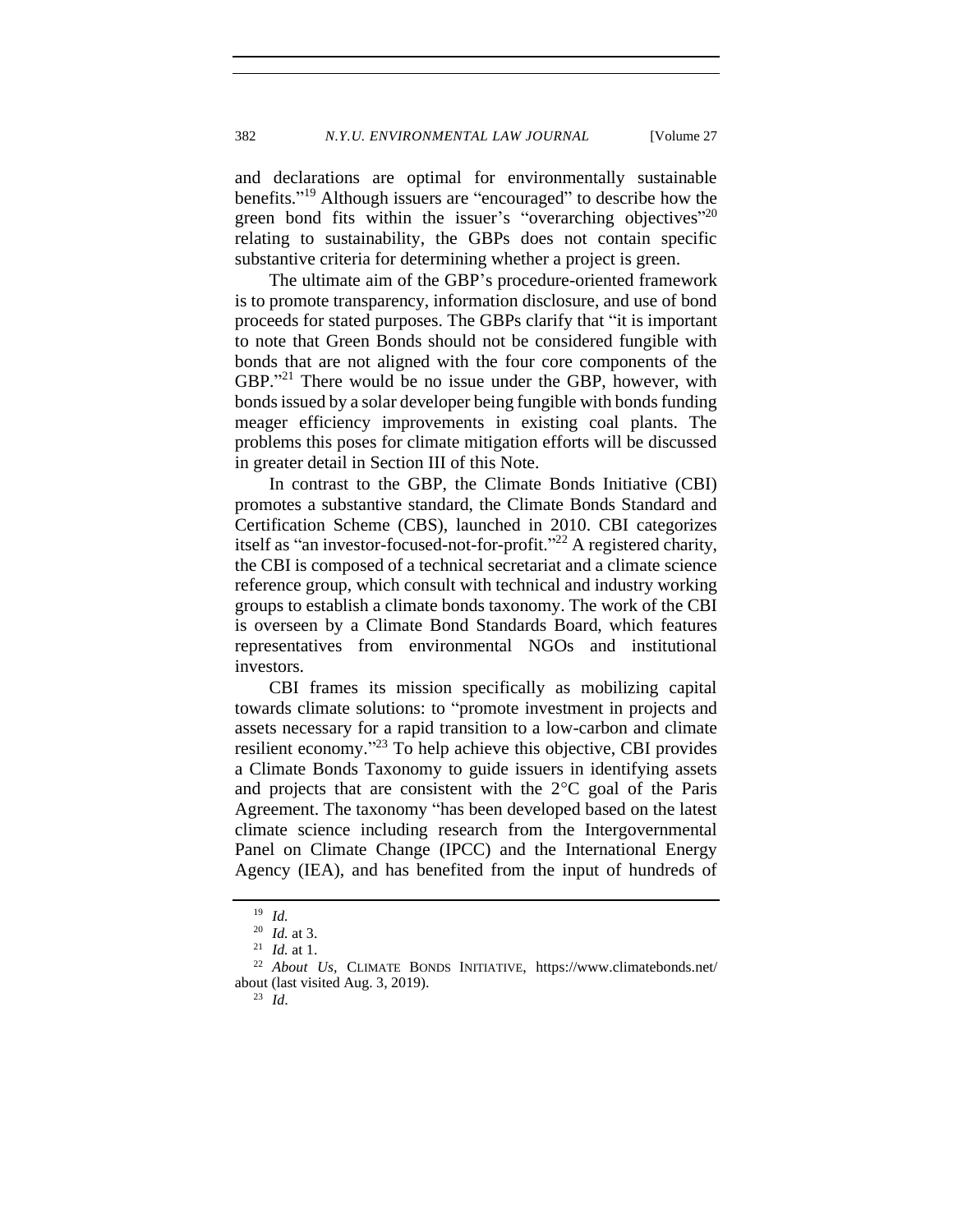technical experts from around the world." <sup>24</sup> CBI's taxonomy lays out general areas of inclusion and exclusion by sector.<sup>25</sup> Fossil fuel energy technologies are explicitly excluded from the taxonomy.<sup>26</sup>

<span id="page-6-0"></span>The CBS's detailed and sector-specific standards are developed by technical working groups composed of scientists, engineers, and technical specialists. The standards are designed to identify bonds "that truly contribute to addressing climate change."<sup>27</sup> While issuers can state that their bonds are compliant with the GBPs simply by receiving an opinion from a secondary party, CBI requires issuers to submit a report, verified by a secondary party, to the CBI, showing that the issuance complies with relevant sector criteria and other standard requirements.<sup>28</sup>

Upon approval from CBI, issuers can use the CBI's "Certified Climate Bond" mark when bringing the bond to market. In order to maintain the certification, issuers must submit a post-issuance report within twelve months of issuance and subsequent reports each year for the term of the bond.<sup>29</sup> Certification under CBI has grown steadily from four percent of labeled green bonds receiving external review in 2015 to eleven percent in  $2017.^{30}$ 

<span id="page-6-1"></span>As these two frameworks illustrate, there are discrepant ideas about what a green bond framework should require. Although the GBPs and CBS are often talked about as complementary, the reality is that they represent diverging options for the future of green bond standards. Under one vision, as evinced through the GBPs, bonds should be certified as green if they follow certain procedural obligations ensuring transparency—substantive questions of what qualifies as "green," however, should be left to the market. Ultimately, this perspective promotes the idea that investors should

<sup>24</sup> *Taxonomy,* CLIMATE BONDS INITIATIVE, https://www.climatebonds.net/ standard/taxonomy (last visited Aug. 3, 2019).

<sup>&</sup>lt;sup>25</sup> As of writing the taxonomy sets guidelines for energy, buildings, and industry; waste, pollution control, and sequestration; transport; information technology, and communications; agriculture and forestry; and adaptation. *See id*. <sup>26</sup> *See id*.

<sup>27</sup> *About,* CLIMATE BONDS INITIATIVE, https://www.climatebonds.net/about (last visited Aug. 3, 2019).

<sup>28</sup> *See id*.

<sup>29</sup> *See* CLIMATE BONDS INITIATIVE, CLIMATE BONDS STANDARD & CERTIFICATION SCHEME 2 (2017), https://www.climatebonds.net/files/files/ Climate%20Bonds%20Certification%20Standard%20Scheme.pdf.

<sup>30</sup> *See* CLIMATE BONDS INITIATIVE, BONDS AND CLIMATE CHANGE: THE STATE OF THE MARKET 2017, at 18 (2017), https://www.climatebonds.net/files/files/CBI-SotM\_2017-Bonds%26ClimateChange.pdf.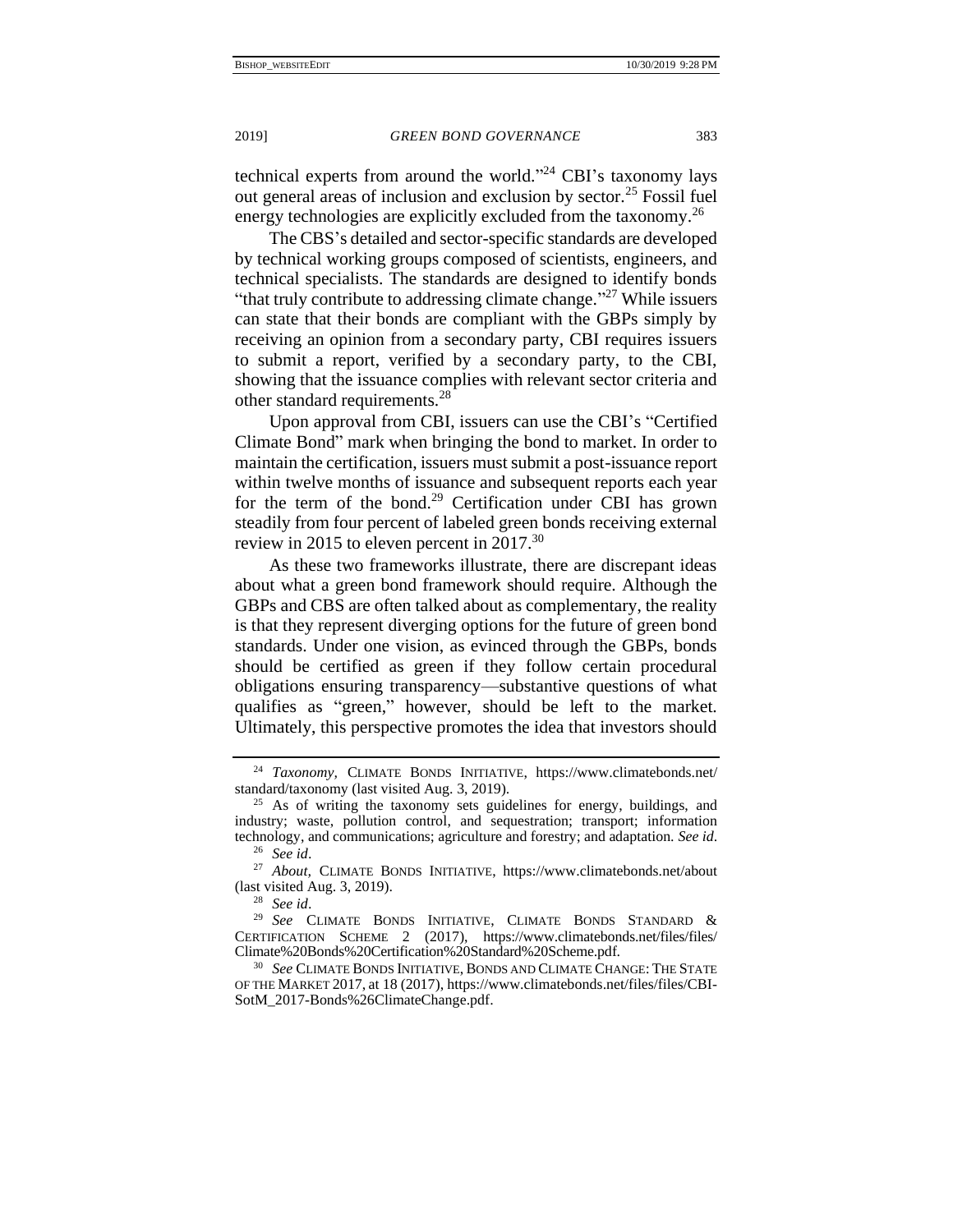be left to finance climate mitigation and adaption in whatever way suits their appetite. CBI exemplifies an alternative intuition: that green bond standards should be substantive, specific, and based on best available science. While this view still acknowledges the importance of informational disclosure and attracting investment, it pushes the green bond market towards projects "that truly contribute to addressing climate change."<sup>31</sup>

### B. *Inter-Governmental Organizations*

<span id="page-7-0"></span>IGOs, and Multilateral Development Banks (MDBs) in particular, have introduced their own green standards. In contrast to the ICMA and CBI, MDBs act as issuers in the market at the same time as they promulgate standards. For reasons of space and lucidity, this Note will not attempt to provide a comprehensive overview of IGO green bond standards but will rather focus on the standards of a few critical actors: The International Bank for Reconstruction and Development (IBRD), the European Investment Bank, and the Asian Development Bank.

Part of the World Bank Group, the IBRD is the largest development bank in the world and services middle-income and creditworthy low-income countries.<sup>32</sup> The IBRD has issued \$10.1 billion in green bonds over the past decade.<sup>33</sup> All projects must be submitted to the World Bank's two-stage eligibility process.<sup>34</sup> The first step of the process involves screening to ensure that the bonds meet countries' development priorities.<sup>35</sup> The second step of the process involves screening by environmental specialists against the World Bank's environmental eligibility criteria, which have been independently reviewed by the Center for International Climate and Environmental Research at the University of Oslo (CICERO).<sup>36</sup> The World Bank's standard scheme is, thus, based on substantive

<sup>31</sup> CLIMATE BONDS INITIATIVE, *supra* not[e 27.](#page-6-0)

<sup>32</sup> *See International Bank For Reconstruction And Development*, WORLD BANK, http://www.worldbank.org/en/who-we-are/ibrd (last visited Aug. 3, 2019). <sup>33</sup> *See* WORLD BANK, GREEN BOND IMPACT REPORT 2017, at 6, http://

pubdocs.worldbank.org/en/343311520466168445/report-impact-green-bond-2017.pdf. <sup>34</sup> *See id.* at 8.

<sup>35</sup> *See id.*

<sup>36</sup> *See id.*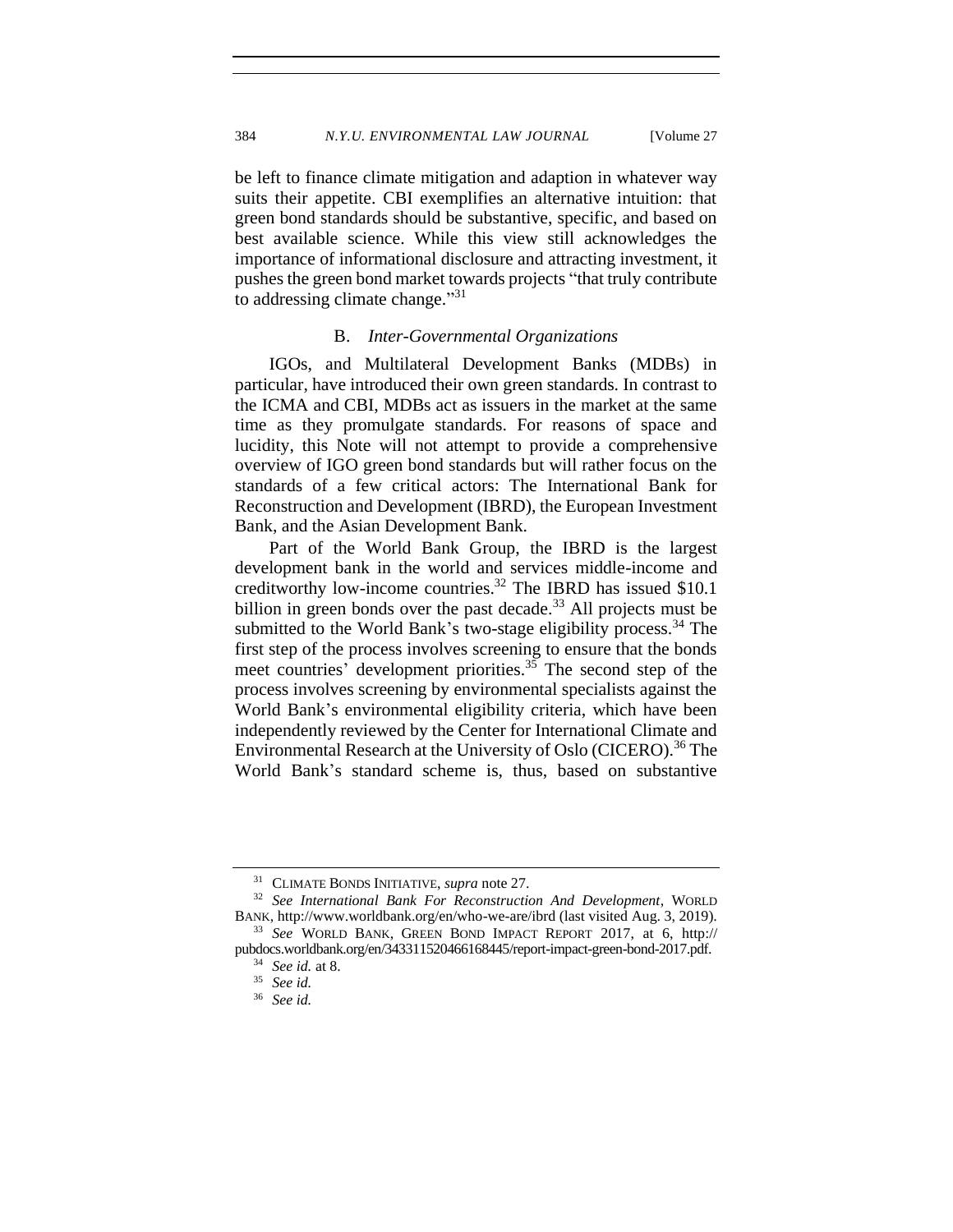analysis against expert-certified criteria. No fossil fuel generation projects are eligible under the green bond framework.<sup>37</sup>

The European Investment Bank (EIB), the bank of the European Union, became the world's first green bond issuer when it created the Climate Awareness Bond in 2007. Since then, the EIB has issued over \$22.6 billion in green bonds, making it the largest issuer to date.<sup>38</sup> Historically, the EIB has focused on aligning its eligibility framework with the GBP while explicitly excluding certain types of projects, including nuclear energy projects and coalpowered heating production.<sup>39</sup> While the EIB certification regime features some substantive restrictions, it has recently recognized the need to move to a full, detailed taxonomy of eligible green projects.<sup>40</sup> Such a taxonomy would move beyond the GBPs by, for instance, requiring compliance with a detailed taxonomy and statement of alignment with EIB's green bonds standards in legal documentation.<sup>41</sup>

Similar in structure to the World Bank, the Asian Development Bank (ADB) is a development bank designed to promote social and economic development, specifically in Asia.<sup>42</sup> Membership is composed of forty-eight countries from the Asia and Pacific region and nineteen non-regional members.<sup>43</sup> Fossil fuel energy efficiency projects and fossil fuel adaptation projects are explicitly excluded from eligibility, but the ADB does not certify according to a specific taxonomy.<sup>44</sup> Like the World Bank's standard, the ADB's green bond framework has been certified by CICERO, which stated that it was

<sup>37</sup> *See* CTR. FOR INT'L CLIMATE ENVTL. RESEARCH AT THE UNIV. OF OSLO, 'SECOND OPINION' ON WORLD BANK'S GREEN BOND FRAMEWORK 6 (2015), http://pubdocs.worldbank.org/en/917431525116682107/CICERO-secondopinion.pdf

<sup>38</sup> *See* CLIMATE BONDS INITIATIVE, *supra* not[e 30,](#page-6-1) at 17.

<sup>39</sup> *See* EUR. INV. BANK, CLIMATE AWARENESS BONDS STATEMENT FOR THE YEAR ENDED 8 (2016), http://www.eib.org/attachments/fi/cab-statement-2016.pdf.

<sup>40</sup> *See* EU HIGH-LEVEL EXPERT GRP. ON SUSTAINABLE FIN., FINANCING A SUSTAINABLE EUROPEAN ECONOMY 19 (2018), https://ec.europa.eu/info/sites/info/ files/180131-sustainable-finance-final-report\_en.pdf.

<sup>41</sup> *See id.* at 32.

<sup>42</sup> *See About ADB,* ASIAN DEV. BANK, https://www.adb.org/about/main (last visited Aug. 3, 2019).

<sup>43</sup> *See id*.

<sup>44</sup> *See Green Bond Framework*, ASIAN DEV. BANK, https://www.adb.org/ sites/default/files/adb-green-bonds-framework.pdf (last visited Aug. 3, 2019).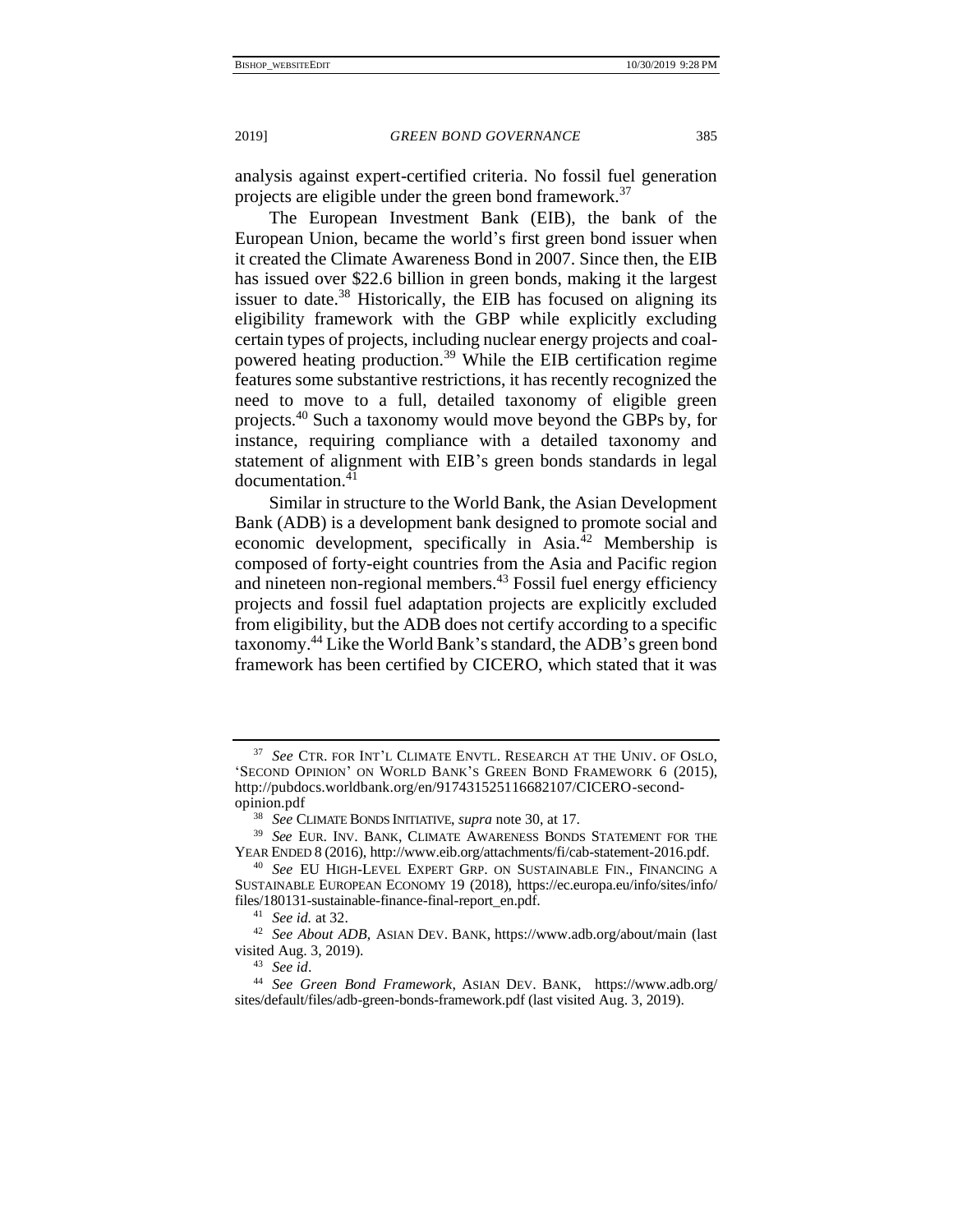"encouraged" by the exclusion of fossil fuel projects.<sup>45</sup> Explicit exemption of fossil fuel projects from green bonds framework, however, is not required to receive CICERO certification. CICERO also certified the African Development Bank's green bond framework, despite the fact that the African Development Bank does not explicitly exclude fossil fuel efficiency and adaptation projects.<sup>46</sup>

### C. *Governments*

<span id="page-9-0"></span>The year 2017 was hailed as "the year of the sovereign" in the green bond market. $47$  Governments impact the green bond market both as issuers and standard-makers. Poland and France became the first national governments to issue green bonds in late 2016 and early 2017, respectively.<sup>48</sup> For some countries, such as the United States, the majority of green bond issuance has come from municipalities and states, rather than the national government.<sup>49</sup> Government green bond standards have been growing rapidly, with Japan, Taiwan and India, among others, issuing green bond guidelines in 2017.<sup>50</sup> While Taiwan officially endorsed the CBS and GBP, other sovereigns, such as China and India, have not required alignment with the CBS taxonomy.

<sup>46</sup> CICERO noted,

CTR. FOR INT'L CLIMATE ENVTL. RESEARCH AT THE UNIV. OF OSLO, AFDB— SECOND OPINION 2 (2013), https://www.afdb.org/fileadmin/uploads/afdb/ Documents/Publications/AfDB\_Second\_Opinion\_-\_CICERO.pdf.

<sup>47</sup> CLIMATE BONDS INITIATIVE, SOVEREIGN GREEN BONDS BRIEFING 2 (Mar. 2018), https://www.climatebonds.net/files/files/Sovereign\_Briefing2017.pdf.

<sup>48</sup> *See* CLIMATE BONDS INITIATIVE, *supra* note [30,](#page-6-1) at 16.

<sup>49</sup> *See* Michael Ferguson, *Playing Catch-Up: The US Green Bond Market Shows Promise*, RENEWABLE ENERGY WORLD (Nov. 21, 2017), https://www.renewableenergyworld.com/ugc/articles/2017/11/16/playingcatchup-the-us-green-bond-market-shows-promise.html.

<sup>50</sup> *See* CLIMATE BONDS INITIATIVE, *supra* not[e 30,](#page-6-1) at 21.

<sup>45</sup> *See* CTR. FOR INT'L CLIMATE ENVTL. RESEARCH AT THE UNIV. OF OSLO, 'SECOND OPINION' ON ADB'S GREEN BOND FRAMEWORK 7 (2014), https://www.adb.org/sites/default/files/ADB051114final.pdf.

While investments that lead to emission reductions are good, small reductions are not enough for the longer term, even for Africa. Thus, one should avoid investing in projects that only leads to 'small' reductions over time and that may stand in the way of the more radical shift in technologies that are needed for the longer term. Such 'blind alley' projects are not 'green'. An example could be retrofitting a coal fired power plant.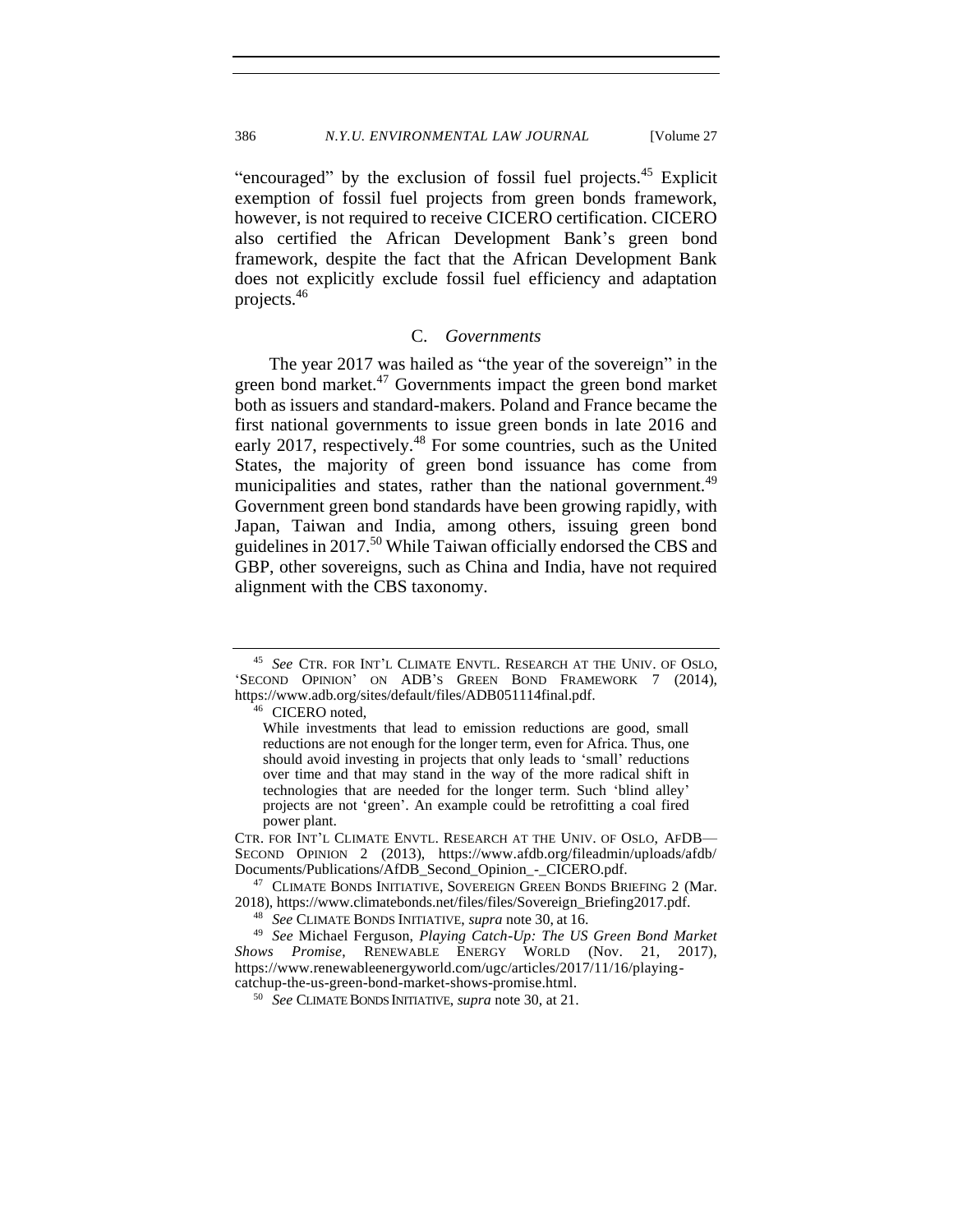<span id="page-10-0"></span>China is the world's largest green bond market, with a total issuance of  $$64.3$  billion.<sup>51</sup> Year-to-date, China has issued \$20.91 billion in green bonds, accounting for more than twenty-three percent of the global green bond market.<sup>52</sup> Ninety percent of green bonds issued in China are backed by the government.<sup>53</sup> The main government regulator in the green bond space is the Peoples' Bank of China (PBoC), China's central bank. PBoC regulates China's interbank market, which accounts for ninety percent of China's bond market.<sup>54</sup>

PB<sub>o</sub>C produces a catalogue of projects that qualify for green bonds, which includes clean coal and high-efficiency transport fossil fuel.<sup>55</sup> Because of this relatively fossil fuel-friendly standard, more than half of the green bonds issued by China in the third quarter of 2018 did not align with the CBI's international green bonds definition.<sup>56</sup> This standard misalignment represents a serious issue for China's green bond market.<sup>57</sup> While China is the third largest bond market in the world, only two percent of Chinese bonds are foreign-owned.<sup>58</sup> PBoC has acknowledged that public funds will not be sufficient to reach China's finance requirements, but are rather expected to contribute only fifteen percent of required capital.<sup>59</sup> China has begun efforts to harmonize its standards with

**See CLIMATE BONDS INITIATIVE, FACILITATING CROSS-BORDER CAPITAL FLOWS** TO GROW THE CHINA GREEN BOND MARKET 8 (2017), https://www.climatebonds.net/ files/reports/china\_intracountry\_2017-01d\_da\_en\_28nov17\_a4.pdf.

<sup>52</sup> *See* CLIMATE BONDS INITIATIVE, CHINA GREEN BOND MARKET Q3 REPORT 2017, at 1 (2017), https://www.climatebonds.net/files/files/CBI-Newsletter-China-Q3-2017.pdf.

<sup>53</sup> *See* CLIMATE BONDS INITIATIVE, *supra* not[e 30,](#page-6-1) at 12.

<sup>54</sup> *See* Andrew Whiley, *China Issues Special Green Bonds Guidelines for Listed Companies + New China Local Govt Green Bond Policy Recommendations,* CLIMATE BONDS INITIATIVE (May 3, 2017), https://www.climatebonds.net/ 2017/05/china-issues-special-green-bonds-guidelines-listed-companies-new-chinalocal-govt-green-bond.

<sup>55</sup> *See*CHINA SOC'Y OF FIN.&BANKING,GREEN FIN.COMM.,CHINA GREEN BOND ENDORSED PROJECT CATALOGUE (Dec. 22, 2015), [http://www.greenfinance.org.cn/](http://www.greenfinance.org.cn/displaynews.php?cid=79&id=468) [displaynews.php?cid=79&id=468.](http://www.greenfinance.org.cn/displaynews.php?cid=79&id=468)

<sup>56</sup> CLIMATE BONDS INITIATIVE, CHINA GREEN BOND MARKET NEWSLETTER Q3 2018, at 1 (2018), https://www.climatebonds.net/files/files/China%202018%20 Q3%20EN\_Final%281%29.pdf.

<sup>57</sup> *See* CLIMATE BONDS INITIATIVE, *supra* note [51,](#page-10-0) at 3.

<sup>58</sup> *See id*.

<sup>59</sup> *See id* at 5*.*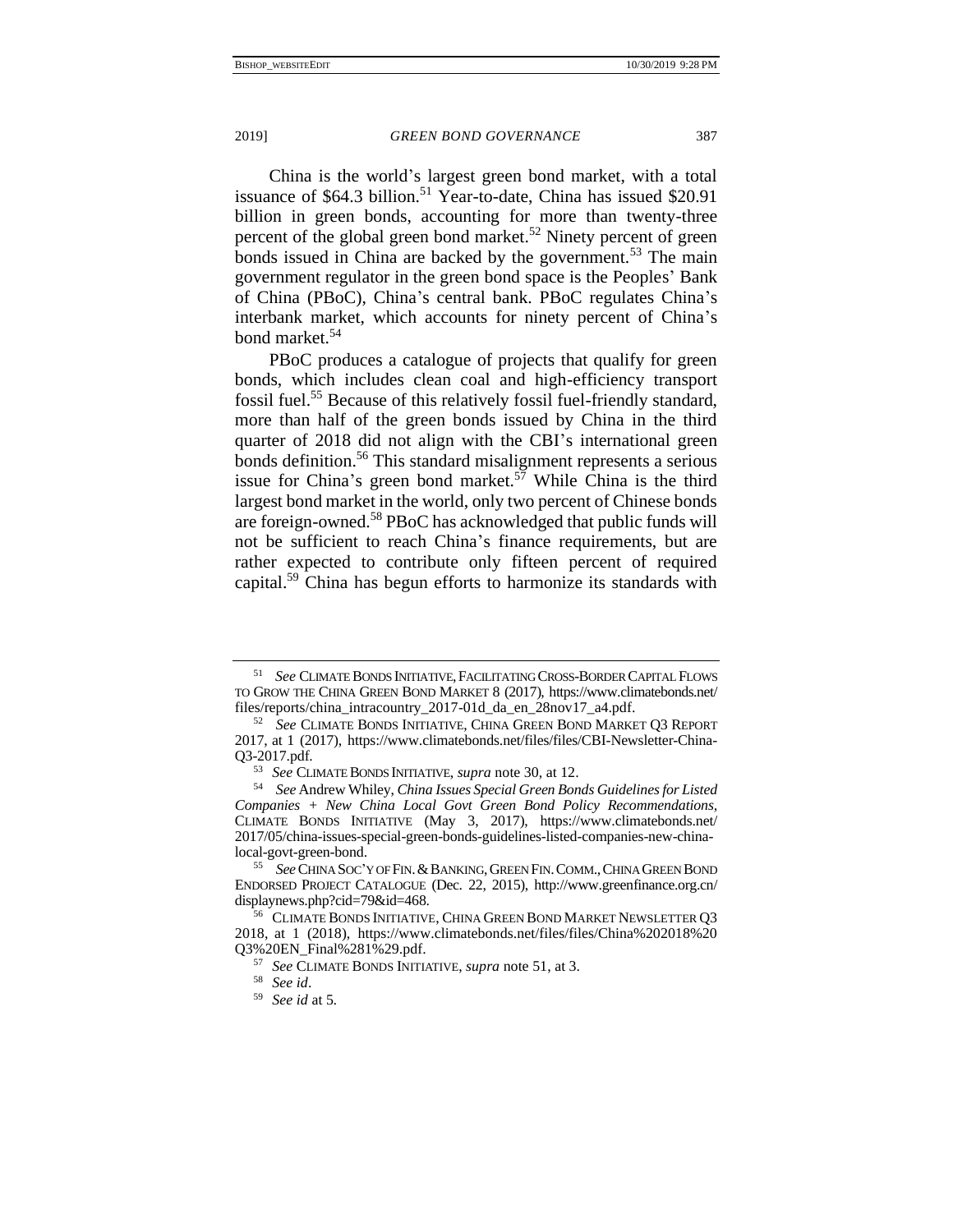388 *N.Y.U. ENVIRONMENTAL LAW JOURNAL* [Volume 27

international frameworks, but has yet to indicate a willingness to exclude clean coal from green bonds certification.<sup>60</sup>

The GBPs provide the "backbone" for India's new green bonds standards: most of the actual requirements issued by the Securities and Exchange Board of India (SEBI) relate to information disclosure and other process-based obligations.<sup>61</sup> SEBI's green bond issuing requirements do not include a substantive definition of "green" or a taxonomy of qualifying projects.<sup>62</sup> SEBI's requirements, rather, allow the board to consider projects on an individual basis while leveraging international standards, including those of the World Bank, EIB and CBI.<sup>63</sup> However, looking to the future and responding to concerns from CBI, SEBI has indicated that it intends to formalize such standards for itself.<sup>64</sup>

## <span id="page-11-0"></span>1. *Corporations and Commercial Banks*

Corporations round out the universe of green bond standard makers. In 2016, corporations and commercial banks accounted for over fifty percent of issuances.<sup>65</sup> Many of the largest commercial banks endorse the GBP through their ICMA membership, but some have gone further to establish individual frameworks. HSBC is one of the largest corporate green bond issuers, issuing over \$2.5 billion in the third quarter of 2017.<sup>66</sup> HSBC's green bonds framework features a list of eligible sectors that excludes nuclear power but not fossil fuels.<sup>67</sup> HSBC does state that, when analyzing fossil fuel

<sup>62</sup> *See id*.

<sup>60</sup> *See* Standaert, *supra* note [9.](#page-2-1)

<sup>61</sup> *See* Sean Kidney, *India's Securities Regulator Finalises Official Green Bond Listing Requirements + Says Green Bonds Are a Tool to Finance India's INDC (National Climate Change Plan)*, CLIMATE BONDS INITIATIVE (Jan. 12, 2016), https://www.climatebonds.net/2016/01/india%E2%80%99s-securities%E2%80%99 regulator-finalises-official-green-bond-listing-requirements-says-green.

<sup>63</sup> *See* SEC. & EXCH. BD. OF INDIA, MEMORANDUM TO THE BOARD: DISCLOSURE FOR ISSUANCE AND LISTING GREEN BONDS 4.1.2.2. (2016), https://www.sebi.gov.in/sebi\_data/meetingfiles/1453349548574-a.pdf.

<sup>64</sup> *See id.* at 4.1.2.4*.*

<sup>65</sup> *See* CLIMATE BONDS INITIATIVE, *supra* note [30,](#page-6-1) at 17.

<sup>66</sup> *See* Andrew Whiley, *Q3 2017 Green Bonds Market Summary: Top Issuers, Top Underwriters,* CLIMATE BONDS INITIATIVE (Nov. 8, 2017), https://www.climatebonds.net/2017/11/q3-2017-green-bonds-market-summarytop-issuers-top-underwriters-2nd-largest-quarter-ever.

<sup>67</sup> *See* HSBC, GREEN BOND FRAMEWORK 3 (2015), https://www.hsbc.com/- /files/hsbc/investors/fixed-income-investors/green-and-sustainability-bonds/pdfs/ 151115-hsbc-green-bond-framework.pdf.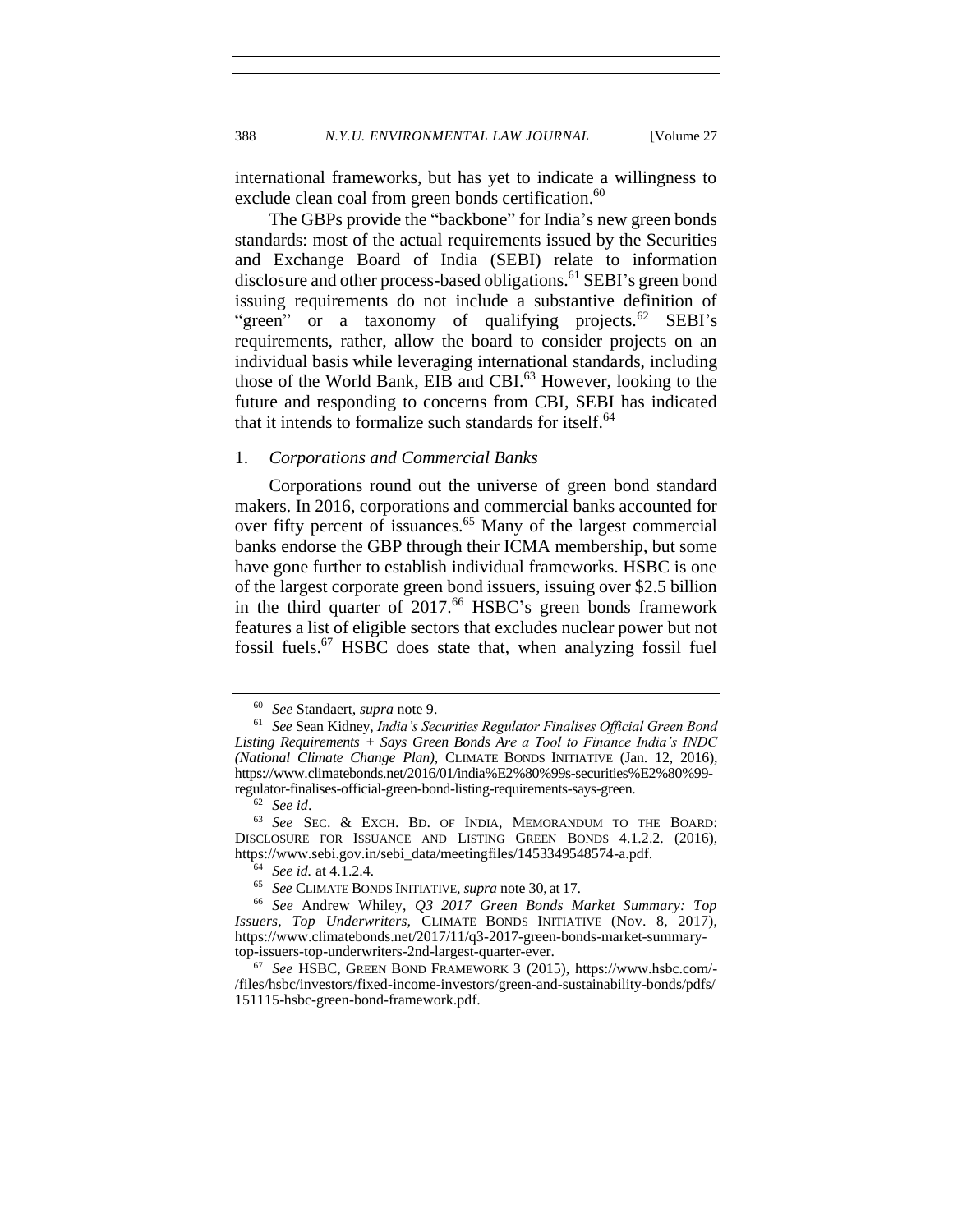<span id="page-12-1"></span>

project eligibility, it "will be cautious and consider the net sustainability benefits."<sup>68</sup>

<span id="page-12-0"></span>HSBC's green bond framework has been certified as "dark green" by CICERO.<sup>69</sup> CICERO's "dark green" certification is its highest rating, "allocated to projects and solutions that correspond to the long-term vision of a low carbon and climate resilient future."<sup>70</sup> HSBC's framework was granted its "dark green" status, despite CICERO being "in some doubt" over the integrity of HSBC's framework, because the framework lacks procedures for impact reporting, does not require that all projects be made available to the public, and allows for fossil fuel consumption.<sup>71</sup>

Apple emerged as a major corporate green bond actor when it entered the green bond market in 2016 with a \$1.5 billion issuance<sup>72</sup> and followed up with a \$1 billion issuance in  $2017<sup>73</sup>$  Both issuances were used to finance renewable energy projects, building efficiency, and implementing a closed-loop supply chain.<sup>74</sup> Apple's green bonds framework contains defined criteria for green bond projects and was reviewed by Sustainalytics, the largest external reviewer of green bonds.<sup>75</sup> Apple's framework aligns with the GBP and features

<sup>68</sup> *Id.* at 4.

<sup>69</sup> CTR. FOR INT'L CLIMATE ENVTL. RESEARCH AT THE UNIV. OF OSLO, 'SECOND OPINION' ON HSBC'S GREEN BOND FRAMEWORK 2 (2015).

<sup>70</sup> *CICERO Shades of Green*, CTR. FOR INT'L CLIMATE ENVTL. RESEARCH AT THE UNIV. OF OSLO, (Apr. 30, 2015), https://www.cicero.oslo.no/en/posts/ what-we-do/cicero-shades-of-green.

<sup>71</sup> CTR. FOR INT'L CLIMATE ENVTL. RESEARCH AT THE UNIV. OF OSLO, *supra* not[e 69.](#page-12-0)

<sup>72</sup> *See* Gavin Jackson et al., *Apple Prices \$12bn Bond Sale*, FIN. TIMES (Feb. 16, 2016), https://www.ft.com/content/af9a76a4d4ca-11e5-888798e7feb46f27?\_i\_ location=http%3A%2F%2Fwww.ft.com%2Fcms%2Fs%2F0%2Faf9a76a4-d4ca11e 5888798e7feb46f27.html%3Fsiteedition%3Duk&\_i\_referer=&classification=conditi onal\_standard&iab=barrier-app&siteedition=uk#axzz42ndLlfxh.

<sup>73</sup> *See* Joe Rennison et al., *Apple Raises \$1bn Through "Green Bond" in Environmental Push*, FIN. TIMES (June 13, 2017), https://www.ft.com/content/ db5b911e-508a-11e7-bfb8-997009366969.

<sup>74</sup> *See* SUSTAINALYTICS, APPLE INC. GREEN BOND: FRAMEWORK OVERVIEW AND SECOND-PARTY OPINION BY SUSTAINALYTICS 2 (2017), https://www.sustainalytics.com/ wp-content/uploads/2017/06/Green-Bond-Framework-and-Second-Opinion-Apple2017-final.pdf.

<sup>75</sup> *See About Us,* SUSTAINALYTICS, https://www.sustainalytics.com/about-us (last visited Aug. 3, 2019).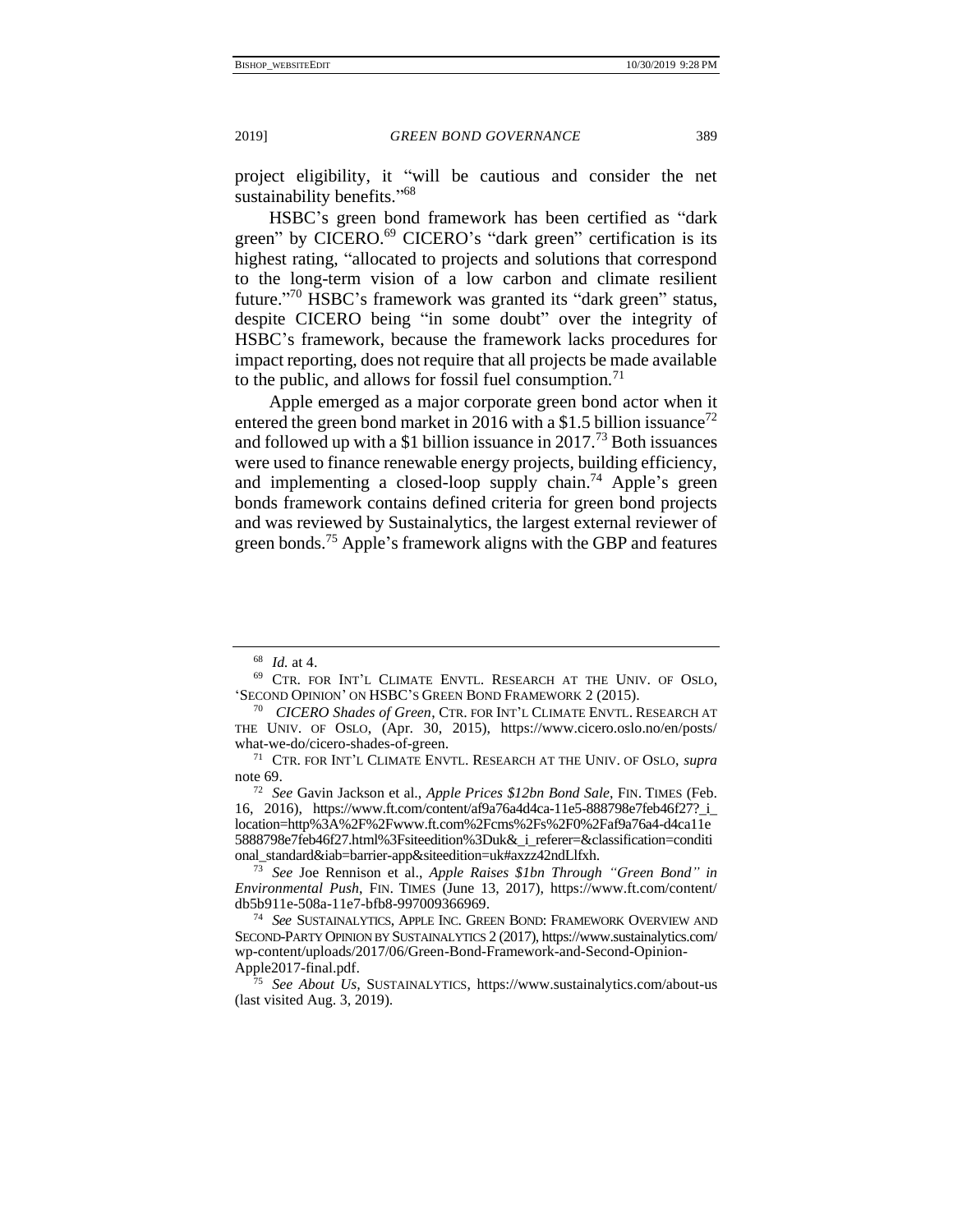<span id="page-13-0"></span>a pre and post-issuance review model in line with the CBS.<sup>76</sup> Fossil fuel projects are not included within Apple's eligible projects.<sup>77</sup>

### D. *Meaningful Distinction*

As explored in this Section, green bond frameworks differ in consequential ways. Some focus only on the procedural aspects of issuance and information disclosure, while others incorporate substantive standards for what qualifies as green. Frameworks that feature substantive standards have varying taxonomies; existing standards include clean coal and fossil fuels, while others exclude such projects. These conflicting standards pose significant problems for the growth and efficacy of green bonds as a tool to finance climate mitigation and adaptation.

# <span id="page-13-2"></span><span id="page-13-1"></span>II. ISSUES IN GREEN BOND GOVERNANCE: THE PERILS OF FRAGMENTATION

Disparity among current standards undermines the potential for green bonds to be used as a financial mechanism to combat climate change. As noted by many commentators, the current regime runs a risk that green bonds will be used to "greenwash"<sup>78</sup> activities that lack real environmental benefit.<sup>79</sup> Of course, what amounts to "greenwashing" depends on one's definition of what is green: purposeful deception by issuers is a serious concern, but existing

<sup>76</sup> *See* Sean Kidney, *How do you Like them Apples! Cupertino Commits to Largest Ever US Corporate Green Bond,* CLIMATE BONDS INITIATIVE (Feb. 17, 2016), https://www.climatebonds.net/2016/02/how-do-you-them-apples-cupertinocommits-largest-ever-us-corporate-green-bond-%E2%80%93-huge-15bn.

<sup>77</sup> *See generally* SUSTAINALYTICS, *supra* note [74.](#page-12-1)

<sup>&</sup>lt;sup>78</sup> "Greenwashing" refers to "the use of marketing to portray an organization's products, activities or policies as environmentally friendly when they are not." *Greenwashing*, INVESTOPEDIA.COM, https://www.investopedia.com/terms/g/ greenwashing.asp (last visited Oct. 18, 2018).

<sup>79</sup> *See, e.g.*, Emily Feng, *China's Annual Coal Consumption Rises for First Time in 3 Years*, FIN. TIMES (Feb. 28, 2018), https://www.ft.com/content/ 5d351276-1c48-11e8-aaca-4574d7dabfb6.; *see also* Luca Morreale, *The Coming Backlash to 'Greenwashing' of Bonds*, BLOOMBERG BUSINESSWEEK (Aug. 10, 2017), https://www.bloomberg.com/news/articles/2017-08-11/the-coming-backlashto-greenwashing-of-bonds-quicktake-q-a; Claire Milhench, *Emerging Climate Bonds Boom, but are they Really Green?*, REUTERS (Aug. 18, 2017), https://www.reuters.com/article/us-emerging-bonds-green/emerging-climatebonds-boom-but-are-they-really-green-idUSKCN1AY1F4; Mona Dohle, *Green Bonds: All that Glitters is not Green*, INV. EUR. (Nov. 9, 2015), http://www.investmenteurope.net/opinion/green-bonds-all-that-glitters-is-notgreen-2/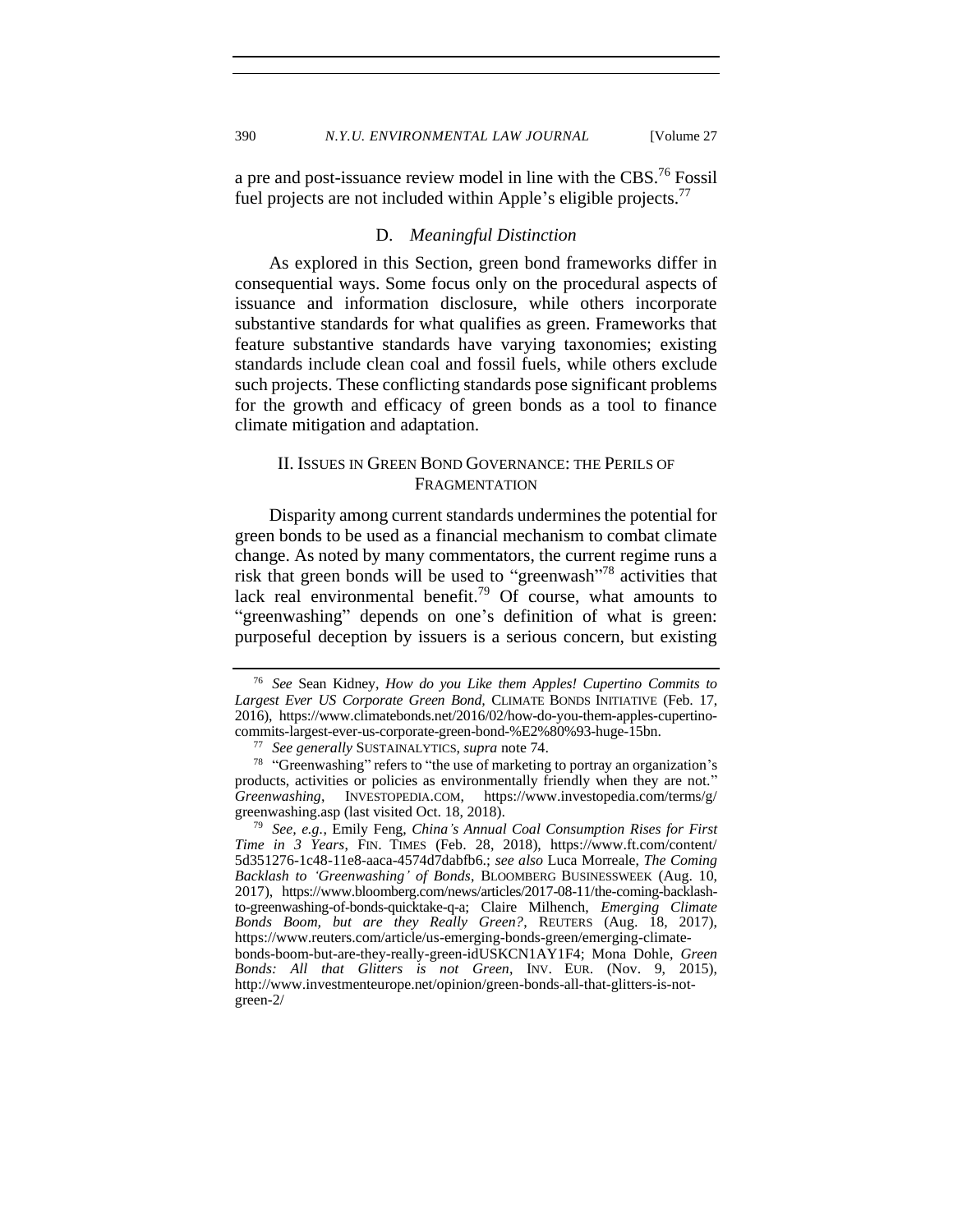standards open the door to the funding of many activities with dubious environmental impacts. The fragmented standard regime implicates greenwashing concerns in three major ways. First, in the context of climate change, disagreement on what should qualify as a "green" project, or refusal to create a green taxonomy in the first place, muddles the market by allowing issuers to use green bonds for projects that do not achieve mitigation outcomes in line with a future of sub- $2^{\circ}$ C warming. Second, standards that do not evaluate green bonds within the context of the issuer's broader mission and asset portfolio run the risk of propping up the fossil fuel industry against cleaner competitors. Finally, different levels of postissuance review reduce accountability for use of funds and project performance.

### A. *What is Green?*

<span id="page-14-0"></span>Standards conflict over the use of certain technologies, including nuclear generation and "clean" coal practices. Other standards refuse to take a position altogether about what green should mean. Green bonds have been used to fund a parking garage, $80$  refinance a new coal-fired power plant, $81$  increase the energy efficiency of gas generation refineries, ${}^{82}$  and build dams that cause habitat loss for vulnerable fish species and displace native peoples.<sup>83</sup>

<span id="page-14-1"></span>Under the current deregulated system, self-designated green bonds can finance projects that support emissions-intensive practices over more efficient options. The Massachusetts State College Building Authority issued a self-designated<sup>84</sup> green bond in 2014 with proceeds used to build a number of LEED-rated buildings. A parking garage was listed as one of the construction projects funded by the bond, despite the fact that LEED certification

<sup>80</sup> *See* Cherney, *supra* note [8.](#page-2-2)

<sup>81</sup> *See* David Stanway, *China Coal-Fired Power Plant Issues Green Bonds*, REUTERS (Aug. 4, 2017), [https://www.reuters.com/article/china-power-financing/](https://www.reuters.com/article/china-power-financing/china-coal-fired-power-plant-issues-green-bonds-idUSL4N1KP3RQ) [china-coal-fired-power-plant-issues-green-bonds-idUSL4N1KP3RQ.](https://www.reuters.com/article/china-power-financing/china-coal-fired-power-plant-issues-green-bonds-idUSL4N1KP3RQ)

<sup>82</sup> *See* Chasan, *supra* note [7.](#page-2-3)

<sup>83</sup> *See* Ryan Brightwell & Zachary Hurwitz, *"Green Bond" Issue Risks Raising Finance for Destructive Dam*s, BANKTRACK (Jul. 9, 2014), https://www.banktrack.org/blog/green\_bond\_issue\_risks\_raising\_finance\_for\_de structive\_dams.

<sup>84</sup> *See* MASS. STATE COLL. BLDG. AUTH., PROJECT REVENUE BONDS (GREEN BONDS) 5 (2014), https://emma.msrb.org/EP840417-EP650155-EP1051765.pdf.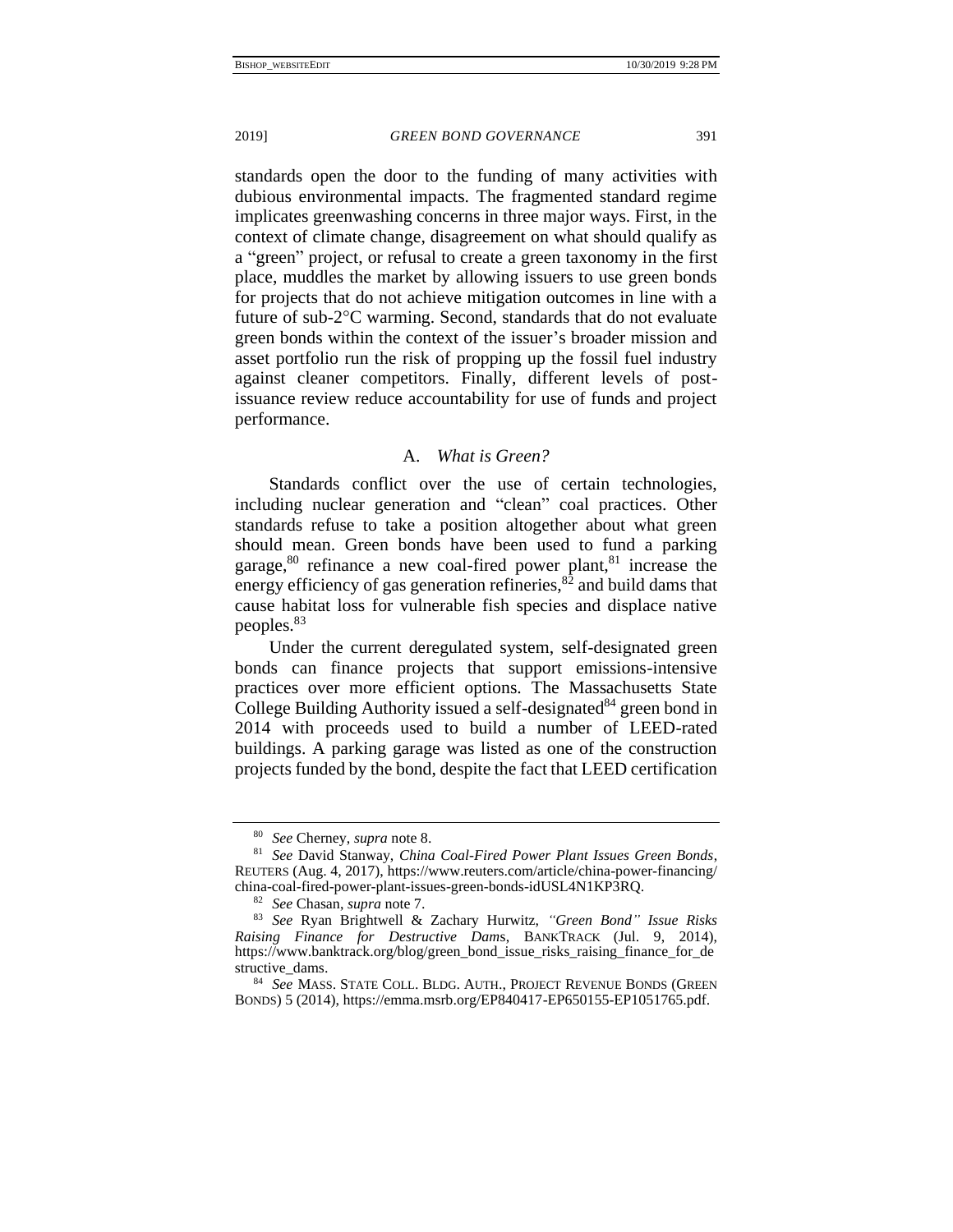does not apply to parking structures.<sup>85</sup> State officials explained that the garage would feature charging stations for electric cars and reduce pollution from students burning fuel while looking for spots.<sup>86</sup> Others questioned whether the added spaces would encourage more students to drive instead of using public transportation, increasing emissions overall. $87$ 

Green bonds have also been used to fund new fossil generated power plants. In 2017, Tianjin SDIC Jinneng Electric Power issued a green bond to refinance loans used to build a new two gigawatt "ultra-supercritical" coal-fired power plant.<sup>88</sup> The "ultrasupercritical" designation indicates that the coal plant is more efficient than conventional coal-fired plants, and is included within China's national green bond standards.<sup>89</sup> CBI has spoken against such "clean coal" projects, explaining that "although such investments will drive *incremental* improvements, these improvements are not seen as substantial enough to help deliver a sub-2°C pathway."<sup>90</sup> Using green bonds to fund new coal plants cuts against China's Paris Agreement commitment to reduce coal to fifty-eight percent of national energy mix by  $2020$ .<sup>91</sup> Coal currently represents just over sixty percent of national generation, with consumption rising by 0.4 percent in  $2017.^{92}$ 

A more complicated debate concerns whether or not green bonds should be used to finance efficiency improvements to existing fossil fuel generation units. In May 2017, Spanish oil and gas company, Repsol, issued a green bond to finance efficiency improvements for oil and gas refineries.<sup>93</sup> According to Repsol, the refinery retrofit funded by the bond (issued in 2017) would mitigate

<sup>85</sup> *See* Sean Kidney, *A Few More US Green Munis 2014: Utah, Jefferson County, Mass State College, Connecticut. Everything from Bioenergy and Heat Recycling from Gas (!) Turbine to, No Kidding, a Car Park. Stretching Boundaries of "Green"?*, CLIMATE BONDS INITIATIVE (Jan. 13, 2015), https://www.climatebonds.net/ 2015/01/few-more-us-green-munis-2014-utah-jefferson-county-mass-state-collegeconnecticut.

<sup>86</sup> *See* Cherney, *supra* note [8.](#page-2-2)

See id.

<sup>88</sup> *See* Graham Cooper, *Chinese Firm Issues RMB1bn Green Bond for Clean Coal Plant*, ENVTL. FIN. (Aug. 7, 2017), https://www.environmental-finance.com/ content/news/chinese-firm-issues-rmb1bn-green-bond-for-clean-coal-plant.html.

<sup>89</sup> *See id.*

<sup>90</sup> *Id.*

<sup>91</sup> *See* Feng, *supra* note [79.](#page-13-2)

<sup>92</sup> *See id.*

<sup>93</sup> *See* Chasan, *supra* note [7.](#page-2-3)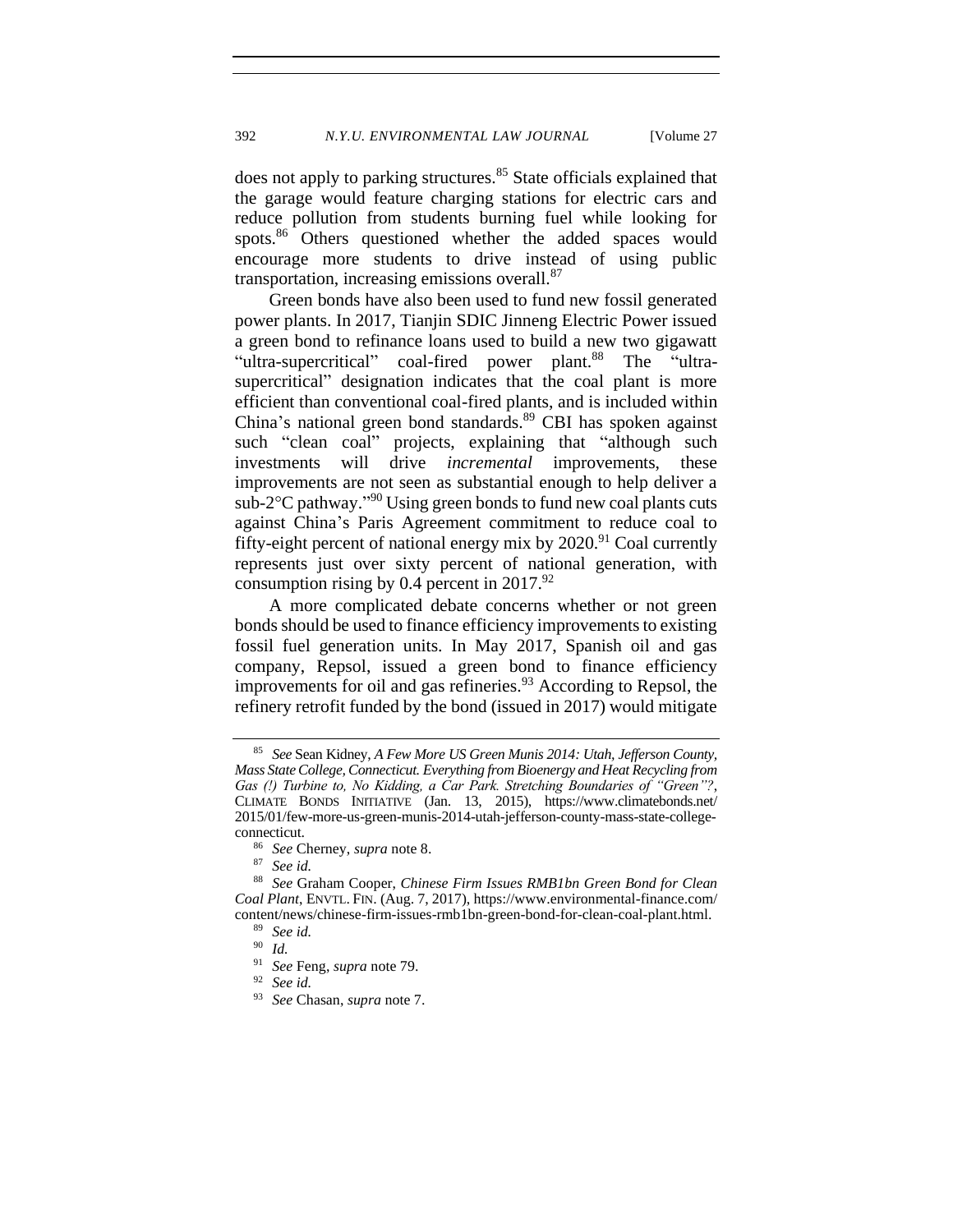<span id="page-16-0"></span>

an estimated 1.2 million tons of  $CO<sub>2</sub>$  annually by 2020.<sup>94</sup> Repsol's green bond framework was reviewed by Vigeo Eris and met GBP's requirements.

Despite the mitigation potential of the specific project, CBI did not include the bond in its listings. CBI noted that, in order to avoid warming above  $2^{\circ}$ C, global CO<sub>2</sub> emissions from the energy industry need to be cut in half every ten years through  $2050^{95}$  Given that Repsol's  $CO<sub>2</sub>$  emissions grew by 1.8 million tons from 17.9 million tons in 2015 to 19.7 million tons in 2016, the proposed 1.2 million tons in annual GHG savings "[seem] to be fiddling around the edges." 96

The Repsol issuance also implicated the asset versus issuer debate, which asks whether a bond should be considered green if the specific asset attached to the bond is green, or whether the issuer itself should have to meet certain green criteria. In other words, should a green bond standard allow a bond that funds renewable energy projects issued by a company that primarily develops fossil fuel generation? In such an issuance, the specific asset might be green, but the proceeds would support the profitability of a company developing and maintaining fossil fuel infrastructure. Such issuers may be in direct competition for generation contracts with other companies that focus exclusively on renewables.

CBI argues that "the green bond market is about the asset *not* the issuer; and that using the 'brown' balance sheets of fossil fuel companies to fund green assets [is] needed for a faster transition to a green economy." $\frac{3}{7}$  For a bond issuance to be green, however, it must truly finance this transition. Within the context of Repsol as an issuer, the project was not financing a "brown to green" pathway;

<sup>94</sup> *See* VIGEO EIRIS, SECOND PARTY OPINION ON THE SUSTAINABILITY OF REPSOL'S GREEN BOND (May 5, 2017), https://www.repsol.com/imagenes/ global/en/Repsol\_GreenBond\_Second\_Party\_Opinion\_tcm14-71044.pdf.

<sup>95</sup> *See* Andrew Whiley, *An Oil & Gas Bond We Knew Would Come Eventually: Repsol: Good on GBPs, Not So Sure on Green Gredentials*, CLIMATE BONDS INITIATIVE (May 23, 2017), [https://www.c](https://www/)limatebonds.net/2017/05/oil-gas-bondwe-knew-would-come-eventually-repsol-good-gbps-not-so-sure-green-credentials (citing Brad Plumer, *Scientists Made a Detailed "Roadmap" for Meeting the Paris Climate Goals. It's Eye-Opening.*, VOX (Mar. 24, 2017), [https://www.](https://www/)vox.com/ energy-and-environment/2017/3/23/15028480/roadmap-paris-climate-goals).

<sup>96</sup> *Id.*

<sup>97</sup> *Id*.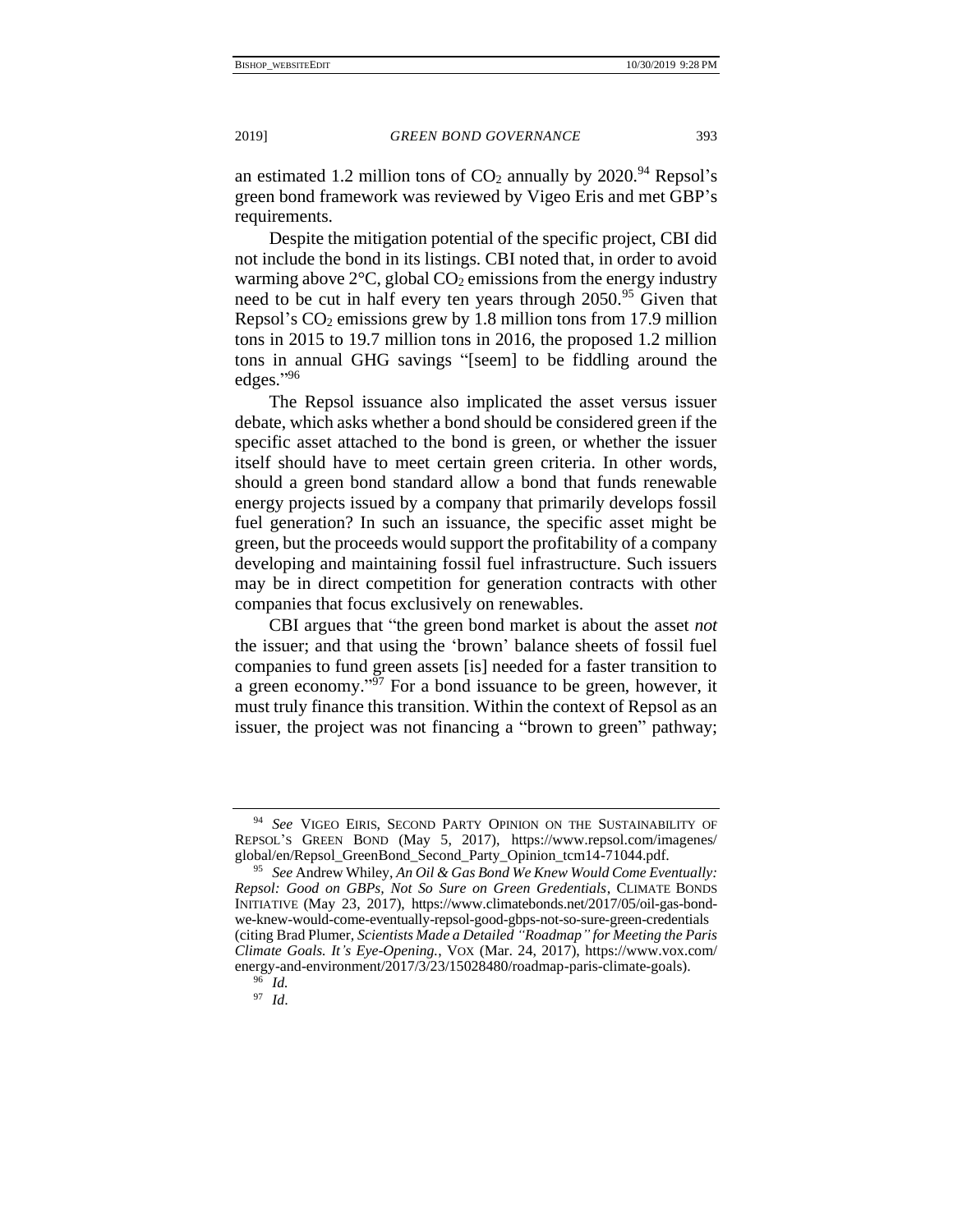rather, it constituted an insufficient "incremental" improvement within the Paris Agreement context.<sup>98</sup>

While Repsol's bond may have reduced the emissions of certain units, it risked increasing the viability and growth of fossil fuel industries. CBI did not regard the bond as greenwashing, but merely symptomatic of the current regime: "Repsol has provided detailed, honest information to investors and, in the absence of any public guidance about whether or not more efficient refineries are green, left it to investors to decide their level of support for the bond…In a nutshell, the Repsol green bond encapsulates the international challenge."<sup>99</sup>

Even fossil fuel-free projects implicate complicated environmental concerns that are not accounted for under some current standards. In 2014, GDF Suez (a French multinational electric company now called Engie) issued a green bond, certified by ESG ratings-agency Vigeo-Eiris, to finance the Jirau Dam in Brazil.<sup>100</sup> But dam construction caused historic floods along the river, forcing the displacement of thousands of people from their homes.<sup>101</sup> Indigenous peoples were not appropriately consulted about the project and faced loss of native land. $102$  The project also had serious ecological repercussions: scientists raised concerns that the dam would put several fish species at risk of extinction.<sup>103</sup> Investors focused on socially-responsible investing bought sixtyfour percent of the issue.<sup>104</sup>

## B. *Accountability*

<span id="page-17-0"></span>While the GBPs feature broad recommendations for reporting on use of proceeds, and CBI requires specific reporting

 $\frac{98}{99}$  *Id.* 

 $\frac{99}{100}$  *Id.* 

<sup>100</sup> *See* Brightwell & Hurwitz, *supra* note [83.](#page-14-1)

See id.

<sup>102</sup> *See* Survival International, *Amazon Mega-Dams Endanger Uncontacted Indians*, SURVIVOR INT'L (May 19, 2010), https://www.survivalinternational.org/ news/5941.

<sup>103</sup> *See* Glenn Switkes, *Amazon in Peril*, INT'L RIVERS (June 30, 2009), [https://www.internationalrivers.org/resources/amazon-in-peril-1777.](https://www.internationalrivers.org/resources/amazon-in-peril-1777)

<sup>104</sup> *See GDF SUEZ Successfully Issues the Largest Green Bond to Date*, ENGIE.COM (May 12, 2014)[, https://www.engie.com/en/journalists/press-releases/](https://www.engie.com/en/journalists/press-releases/gdf-suez-successfully-largest-green-bond/) [gdf-suez-successfully-largest-green-bond/.](https://www.engie.com/en/journalists/press-releases/gdf-suez-successfully-largest-green-bond/)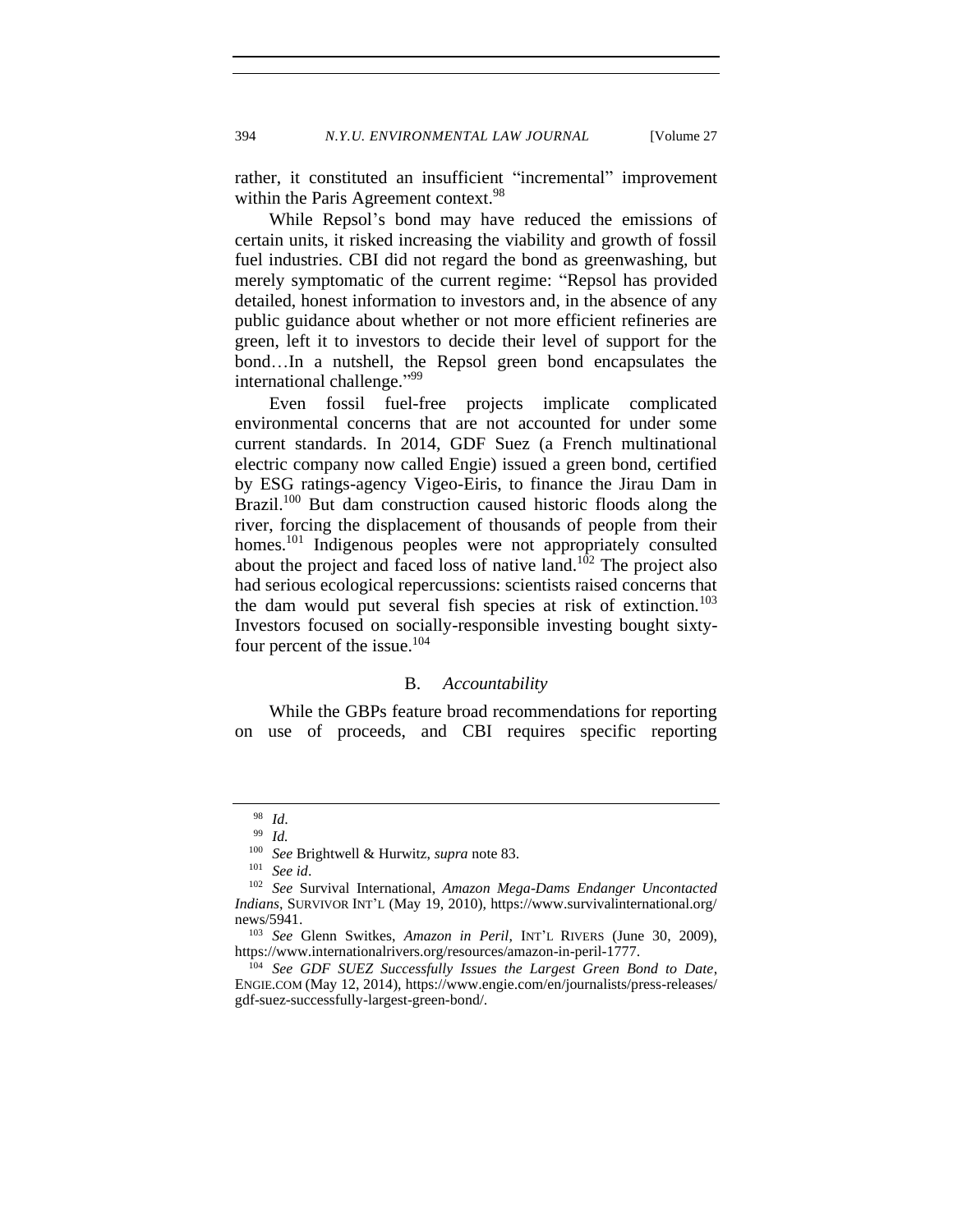<span id="page-18-1"></span>procedures,<sup>105</sup> current standards do not contain mechanisms for investor recourse in the event that bonds are not used for the green purposes identified at issuance. No actions have been filed against an issuer for a project failing to achieve its proposed green outcome,<sup>106</sup> likely because there is no currently accepted legal definition of green bonds.<sup>107</sup> Another difficulty in bringing suit stems from the difficulty for plaintiffs to show damages:  $108$  in the US, it is unclear whether a non-financial claim can be brought under Securities Exchange Commission (SEC) Rule  $10(b)(5)$ .<sup>109</sup>

<span id="page-18-0"></span>There is precedent for the US Internal Revenue Service auditing a developer to determine whether or not to revoke a bond's congressionally authorized tax-exempt status based on nonperformance of listed green uses. In 2004, Congress approved \$2 billion in federally tax-exempt bonds for construction projects demonstrating new alternative energy technologies.<sup>110</sup> Developers Destiny USA secured \$228 million in bonds, promising to build a number of green technologies in connection with a large shopping mall expansion.<sup>111</sup> Proposed projects included enough solar panels to cover six football fields, the largest fuel cell installation in the nation, and a power generator running on biofuels. $^{112}$ 

Destiny did not deliver on a single one of its green promises, citing "significant changes in the economy."<sup>113</sup> According to Destiny's counsel, the bonds, which went to funding the mall expansion generally, "should be allowed to remain tax-exempt because the federal law creating the program only required it to

<sup>105</sup> *See* CLIMATE BONDS INITIATIVE, CLIMATE BONDS STANDARD 12 (2015), [https://www.climatebonds.net/files/files/Climate%20Bonds%20Standard%20v2\\_](https://www.climatebonds.net/files/files/Climate%20Bonds%20Standard%20v2_0%20-%202Dec2015%20(1).pdf) [0%20-%202Dec2015%20\(1\).pdf.](https://www.climatebonds.net/files/files/Climate%20Bonds%20Standard%20v2_0%20-%202Dec2015%20(1).pdf)

<sup>106</sup> *See* Scott Breen & Catherine Campbell, *Legal Considerations for a Skyrocketing Green Bond Market*, 31(3) NAT. RESOURCES & ENV'T 16 (2017).

<sup>107</sup> *See* Motoko Aizawa, *Reflections on Legal Issues Associated with Green Bonds: A Reflection by Climate Bonds Senior Fellow Motoko Aizawa from our NYC Legal Workshop*, CLIMATE BONDS INITIATIVE (May 3, 2015), https://www.climatebonds.net/2015/05/reflections-legal-issues-associatedgreen-bonds-reflection-climate-bonds-senior-fellow.

<sup>108</sup> *See id.*

<sup>109</sup> *See id*.

<sup>110</sup> *See* Rick Moriarty, *IRS Says Destiny USA Green Bonds Can Stay Tax-Exempt*, SYRACUSE.COM (Mar. 16, 2012), http://www.syracuse.com/news/ index.ssf/2012/03/irs\_says\_destiny\_usa\_green\_bon.html.

<sup>111</sup> *See id.*

<sup>112</sup> *See id*.

<sup>113</sup> *Id*.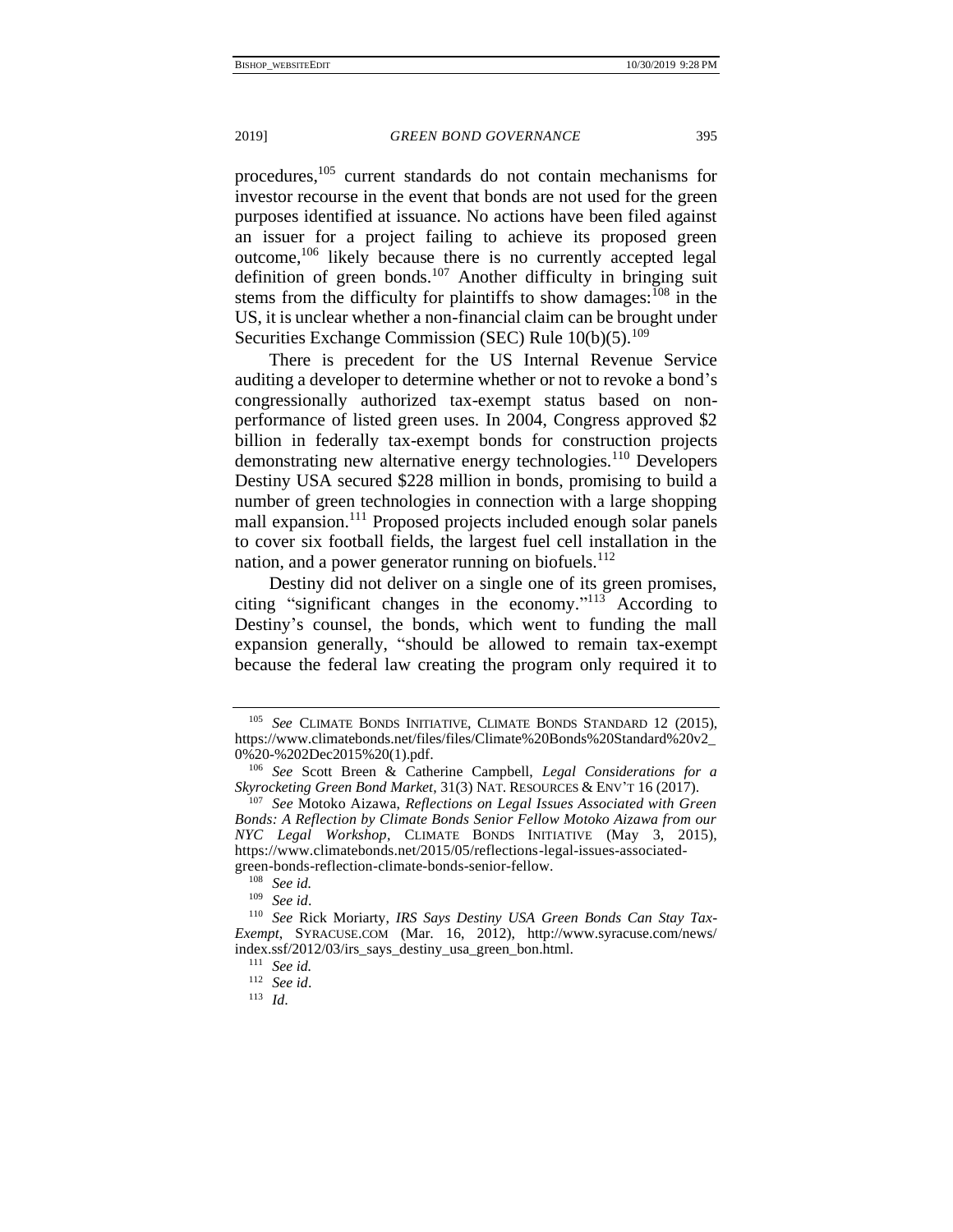describe the energy efficiency, renewable energy and sustainable design features planned for the project and did not require that the project actually include all of them." <sup>114</sup> The Internal Revenue Service ruled that the bonds were in compliance with federal regulations.<sup>115</sup>

<span id="page-19-1"></span>CBI suggests working with securities exchanges to establish guidance documents.<sup>116</sup> Others have encouraged the SEC and EPA to develop a definitive green label, modeled off the "organic" labeling process undertaken by U.S. agencies.<sup>117</sup> These are all important objectives; unfortunately, there appears to be little political will for such movement within the United States. Other actors will have to take the lead in establishing substantive green bond standardization above and beyond the current self-regulatory regime.

# <span id="page-19-0"></span>III. BENEFITS OF INCREASED STANDARDIZATION IN THE GREEN BOND MARKET

These greenwashing issues underlie a key dynamic in green bond standard certification: the incentives of issuers and for-profit second-party certifiers do not necessarily align with producing rigorous climate outcomes. As long as the GBPs remain the market's main green bond standard, second party certifiers will continue to be able to certify bonds with dubious or harmful environmental outcomes. Green bond governance must develop beyond an industry-driven regime of self-regulation. A dominant, substantive standard is needed to direct the market to mitigation outcomes in line with the Paris Agreement.

Market actors have been pressing for green bond standardization based on a definition of what is green. Wim Bartels, global lead of Climate Risk Services at KPMG, one of the "Big Four" accounting firms, notes that "[s]tandardized criteria for what makes a bond green are critical for the future credibility of the

<sup>114</sup> Aizawa, *supra* not[e 107.](#page-18-0)

<sup>115</sup> *See* CITY OF SYRACUSE INDUS. DEV. AGENCY, MATERIAL EVENT NOTICE: FAVORABLE RESOLUTION OF IRS AUDIT, [http://media.syracuse.com/news/other/](http://media.syracuse.com/news/other/Green%20bonds.pdf) [Green%20bonds.pdf.](http://media.syracuse.com/news/other/Green%20bonds.pdf)

<sup>116</sup> *See* Aizawa, *supra* note [107.](#page-18-0)

<sup>117</sup> *See* Luke Trompeter, *Green is Good: How Green Bonds Cultivated into Wall Street's Environmental Paradox*, 17 SUSTAINABLE DEV. L. & POL'Y, 2, 7 (2017), http://digitalcommons.wcl.american.edu/cgi/viewcontent.cgi?article=1590&context= sdlp.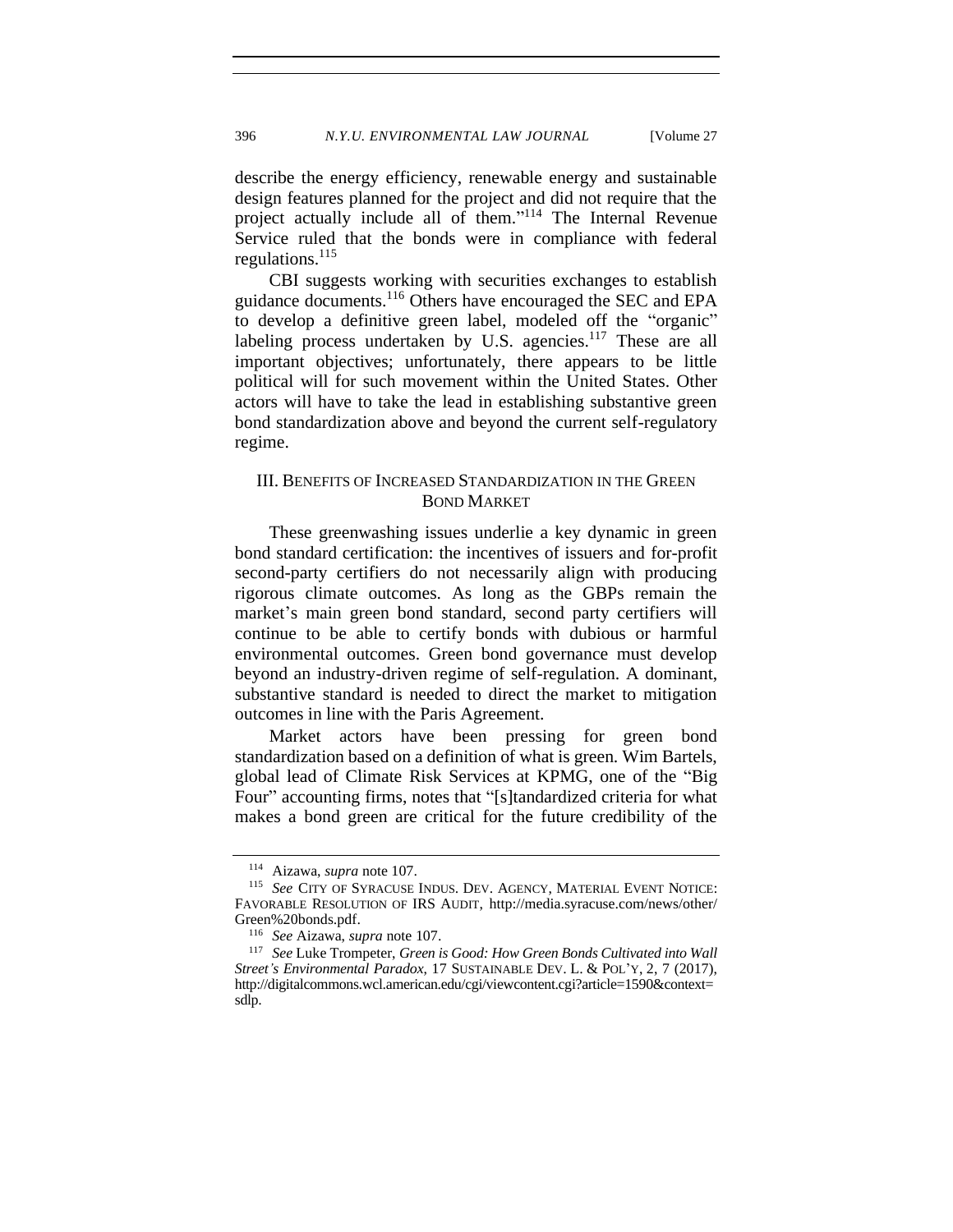market. If too many issuers have green credentials of their bonds challenged, this could affect the growth of the market by discouraging both future investors and issuers." <sup>118</sup> Julian Bras, socially responsible investment portfolio manager at Allianz, cautioned that "[w]ithout some form of market or regulatory intervention, the risk is that the market is going to end up being a mixed bag, and then it will never recover its credibility…The need for standardisation on this market is self-evident and urgent."<sup>119</sup>

This Section will explore the theoretical benefits of standardization in addressing issues associated with greenwashing and issuer accountability. A substantive, widely adopted set of standards is needed to ensure that green bonds fund only those projects that achieve real environmental results. A rigorous standard would curb the risk of greenwashing, attracting climate finance to projects that align with pathways to sub- $2^{\circ}$ C warming. Such a standard would also promote growth in the green bond market by enhancing investor confidence, reducing transaction costs, and increasing green bond liquidity.

# <span id="page-20-0"></span>A. *Curbing Greenwashing and Promoting Pathways to a Future of Sub-2C Warming*

Standardization is needed first and foremost so that green bonds are used to fund projects consistent with the goal of limiting global warming to a temperature rise of less than  $2^{\circ}C^{120}$  The most basic role of such a standard would be to curb greenwashing and exclude technologies that are clearly not aligned with the drastic action required under the Paris Agreement. According to a recent study published in *Science*, CO<sub>2</sub> emissions need to be approximately cut in half every decade through 2050 to limit warming in line with the Agreement. $^{121}$ 

<sup>118</sup> *Green Bonds a Low Carbon Economy Driver After COP21*, UNFCCC NEWS (July 11, 2016), https://unfccc.int/news/green-bonds-a-low-carbon-economy-driverafter-cop21.

<sup>119</sup> Sophie Robinson-Tillett, *Green bond market risks losing credibility warns Allianz*, ENVTL. FIN. (Nov. 24, 2015), [https://www.environmental-finance.com/](https://www.environmental-finance.com/content/news/green-bond-market-risks-losing-credibility-warns-allianz.html) [content/news/green-bond-market-risks-losing-credibility-warns-allianz.html.](https://www.environmental-finance.com/content/news/green-bond-market-risks-losing-credibility-warns-allianz.html)

<sup>120</sup> *See* Carbon Brief Staff, *Two Degrees: The History of Climate Change's Speed Limit*, CARBON BRIEF (Dec. 8, 2014), https://www.carbonbrief.org/twodegrees-the-history-of-climate-changes-speed-limit.

<sup>121</sup> *See* Johan Rockström et al., *A Roadmap for Rapid Decarbonization*, 355 SCI. 1269 (2017), http://science.sciencemag.org/content/355/6331/1269.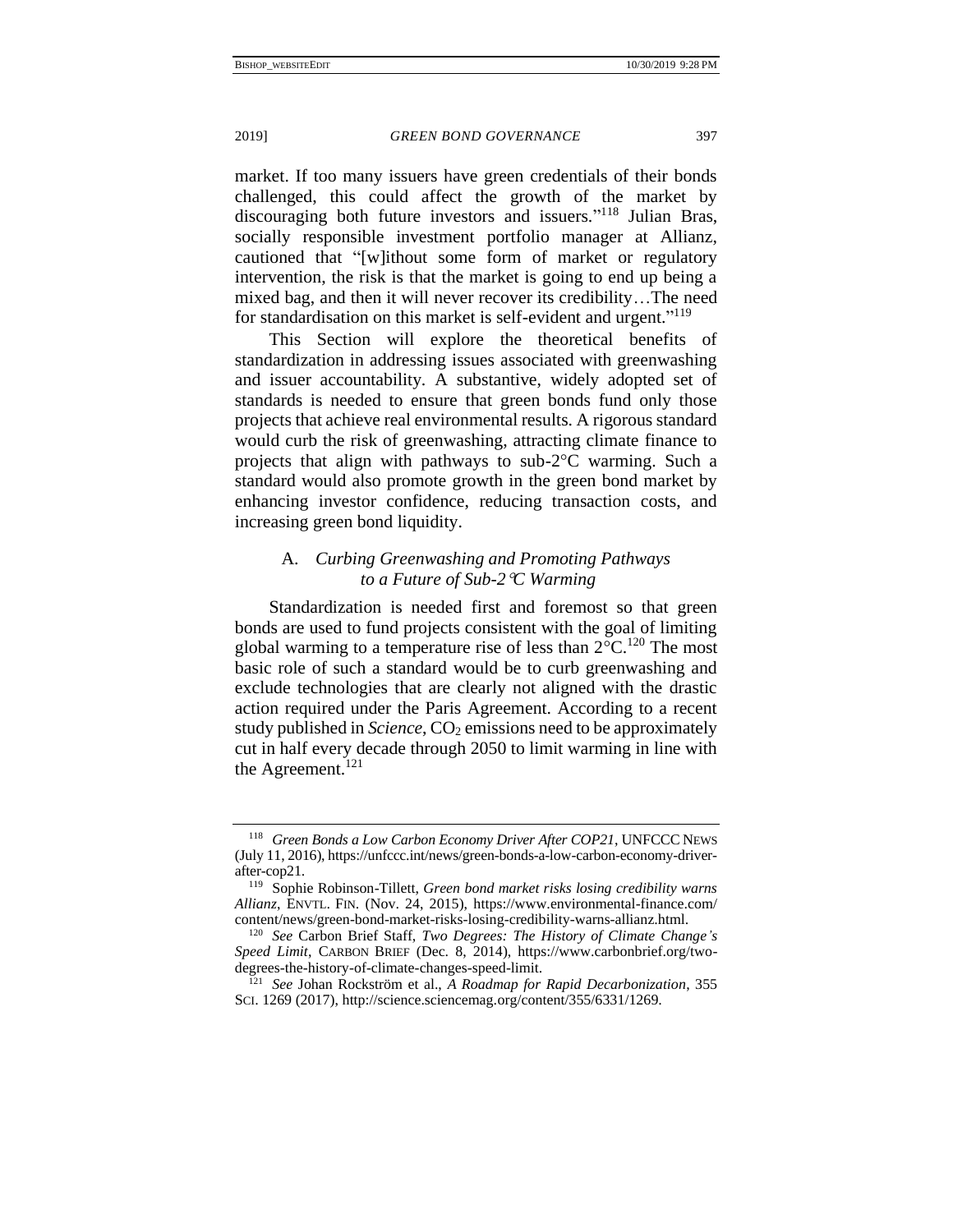Under this stark reality, new "clean coal" power generation facilities cannot be considered green, nor can any project that contributes to increasing fossil fuel output.<sup>122</sup> A dominant green bond standard excluding new fossil fuel energy generation would point the market towards true climate mitigation. Furthermore, as discussed, efficiency improvements to fossil fuel units may risk extending plant lifetimes, increasing fossil fuel company profitability and thereby leading to greater emissions over time.<sup>123</sup> For these reasons, a green bond standard should exclude financing or refinancing efficiency improvements to fossil fuel generation unless they demonstrably support the issuer's "brown to green"<sup>124</sup> transition.

There are limits to what a single dominant standard can accomplish. An overly restrictive standard would risk locking out new technologies and prevent regional experimentation; it could also risk insensitivity to the different technological capabilities among national and emerging issuers. In order to combat this risk, a green bond standard should proceed in the format of CBI's climate bonds taxonomy, which lays out permissible technologies by sector.

There may be arguments over which technologies represent best practices across different sectors, but these issues can be addressed through information exchange over time. CBI has already shown that such standardization is possible through its Climate Science Advisory Panel and industry and technical working groups.<sup>125</sup> As this work continues, excluding the outer limit of harmful activities currently funded through green bonds would represent a major improvement for the integrity of the market.

A standard based on a general taxonomy would still leave many environmental issues outside its ambit. For instance, a taxonomy would struggle to account for projects like the problematic Jirau Dam, which provide benefits of clean energy while harming local ecosystems. It is important to consider that a green bond standard would not exist in a vacuum: project developers and states must still comply with their obligations under domestic and international environmental law.

<sup>122</sup> *See* Whiley, *supra* note [95.](#page-16-0)

<sup>123</sup> *See id*.

<sup>124</sup> *See id*.

<sup>125</sup> *See* CLIMATE BONDS INITIATIVE, *supra* not[e 105,](#page-18-1) at 19.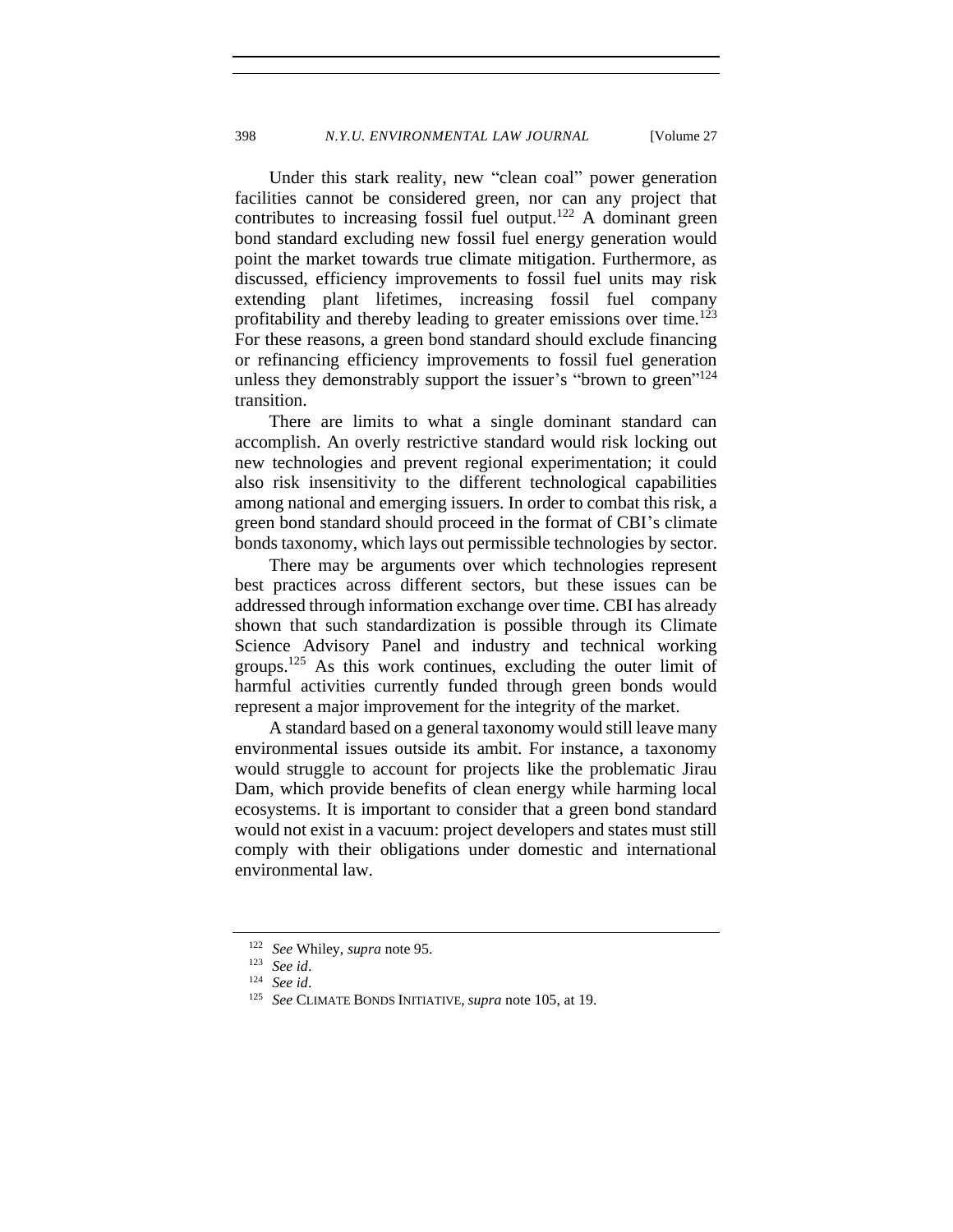A final issue involves the extent to which a green bond standard should include human and environmental rights criteria. Mary Robinson, the former United Nations High Commissioner for Human Rights, has highlighted concerns about renewable energy companies building in areas without requisite land rights.<sup>126</sup> Many green projects implicate human and environmental rights issues. The Jirau Dam, as discussed, was developed without consulting native and other affected peoples; flooding from the project resulted in the displacement of thousands. The project implicated the right of free, prior, and informed consent,<sup>127</sup> the right to property,<sup>128</sup> and many other rights under international law. This important issue is deserving of greater exploration through future research. However, it should again be noted that a green bonds standard should not be expected to cover the entire spectrum of environmental, social, or governance issues related to green projects.

# B. *Growing the Market*

<span id="page-22-0"></span>Standardization with substantive green definitions would also help to ensure the continued growth of the green bond market and direct money to climate finance. Private and public investors and issuers have taken interest in green bonds as a mechanism for a variety of reasons, in part because they are often tax-free, relatively safe, and fulfill SRI mandates.<sup>129</sup> These qualities have helped make green bonds "the most prolific of green finance instruments developed to date," according to Standard & Poor's.<sup>130</sup>

As this group of investors continues to grow, standardization will be critical to maintaining demand from SRI managers concerned about the market's credibility.<sup>131</sup> For SRI investors

<sup>126</sup> *See* Vibeka Mair, *Ex-UN Human Rights Chief Robinson Takes Aim at Renewable Energy Land Grabs*, RESPONSIBLE-INVESTOR.COM (Apr. 19, 2016), [https://www.responsible-investor.com/home/article/robinson\\_takes\\_aim\\_at\\_](https://www.responsible-investor.com/home/article/robinson_takes_aim_at_renewable_energy_land_grabs/) [renewable\\_energy\\_land\\_grabs/.](https://www.responsible-investor.com/home/article/robinson_takes_aim_at_renewable_energy_land_grabs/)

<sup>127</sup> On the duty of free, prior, and informed consent, *see generally*, UN DEV. PROGRAMME & UN-REDD PROGRAMME, GUIDELINES ON FREE, PRIOR AND INFORMED CONSENT (Jan. 2013), [https://www.uncclearn.org/sites/default/files/](https://www.uncclearn.org/sites/default/files/inventory/un-redd05.pdf) [inventory/un-redd05.pdf.](https://www.uncclearn.org/sites/default/files/inventory/un-redd05.pdf)

<sup>128</sup> *See* G.A. Res. 217(III) A, Universal Declaration of Human Rights Art. 17(2) (Dec. 10, 1948).

<sup>129</sup> *See* Trompeter, *supra* note [117,](#page-19-1) at 5.

<sup>130</sup> *See* Susanna Rust, *ESG: Green Bonds get G20 Boost*, IPE (Oct. 2016) [https://www.ipe.com/investment/esg/esg-green-bonds-get-g20-boost/10015438.article.](https://www.ipe.com/investment/esg/esg-green-bonds-get-g20-boost/10015438.article)

<sup>131</sup> *See id*.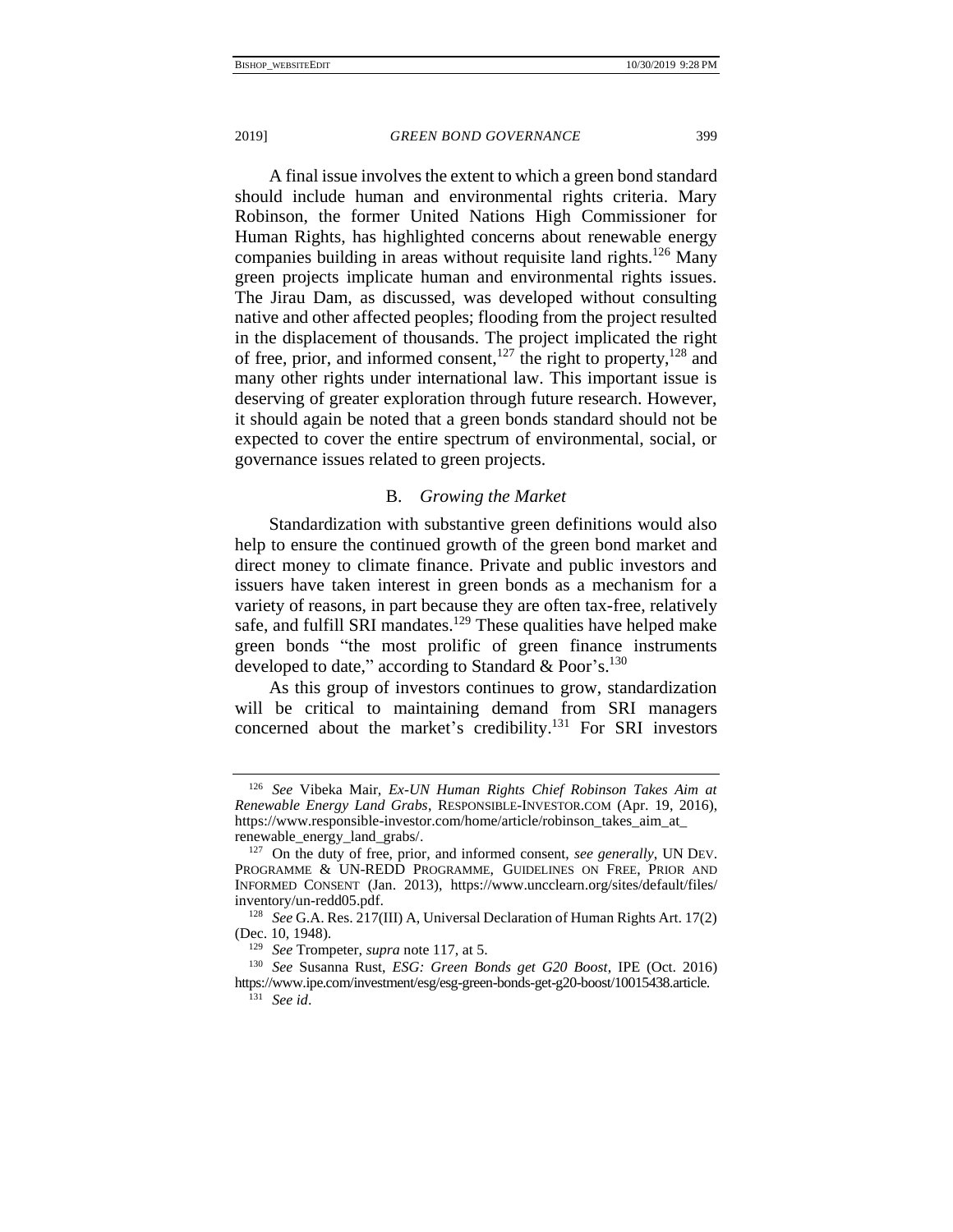operating in the current market of diffuse standards, a green label may indicate nothing more than that an issuer has satisfied its own idea of what green means. Providing a uniform, dependable standard will support the market by reducing the need for investors to conduct costly due diligence in order to determine whether or not the bonds they are purchasing actually contribute to green causes. A market dominant standard grounded in a substantive green definition would help reduce these transaction costs and the potential chilling effect they could have on the market.

Additionally, analyst observations indicate that SRI managers are responding to these due diligence concerns in ways that could frustrate the growth of the green bond market. Currently, lack of certainty in standards means that SRI investors feel more comfortable buying green bonds from issuers they are familiar with.<sup>132</sup> A uniform green standard would help overcome reputational uncertainties and promote the entrance of new issuers into the market.

A uniform standard could also help alleviate market liquidity concerns. Relatively small and new, the green bond market features "information asymmetries along with general illiquidity." Liquidity<sup>133</sup> has been identified as one of the greatest risks associated with green bonds as an asset<sup>134</sup> and a threat to overall market growth potential.<sup>135</sup>

Green bond exchanges have been cropping up in recent years, providing the green bond market with liquidity by regulating markets and giving investors confidence that they will be able to trade their bonds in the future. The London Stock Exchange, Mexico Stock Exchange, and Luxembourg Stock Exchange are just some of the exchanges that have established dedicated green bonds

<sup>132</sup> Monica Insoll, managing director and head of the credit market research team at Fitch Ratings Inc. in London has noted that, "We understand that many asset managers will buy a green bond based on if they know the issuer from holding other bonds." Baker, *supra* note [6.](#page-2-0)

<sup>&</sup>lt;sup>133</sup> "Liquidity describes the degree to which an asset or security can be quickly bought or sold in the market without affecting the asset's price." *Liquidity*, INVESTOPEDIA.COM, <https://www.investopedia.com/terms/l/liquidity.asp> (last visited Oct. 18, 2018).

<sup>134</sup> *See* Don Moskowitz, *Opportunities and Risks of Green Bond Investing*, INVESTOPEDIA.COM (Oct. 7, 2018[\) https://www.investopedia.com/articles/investing/](https://www.investopedia.com/articles/investing/081115/green-bonds-benefits-and-risks.asp) [081115/green-bonds-benefits-and-risks.asp.](https://www.investopedia.com/articles/investing/081115/green-bonds-benefits-and-risks.asp)

<sup>&</sup>lt;sup>135</sup> *See* CLIMATE BONDS INITIATIVE, THE ROLE OF EXCHANGES IN ACCELERATING THE GROWTH OF THE GREEN BOND MARKET 3 (2017), [https://www.climatebonds.net/files/files/RoleStock%20Exchanges.pdf.](https://www.climatebonds.net/files/files/RoleStock%20Exchanges.pdf)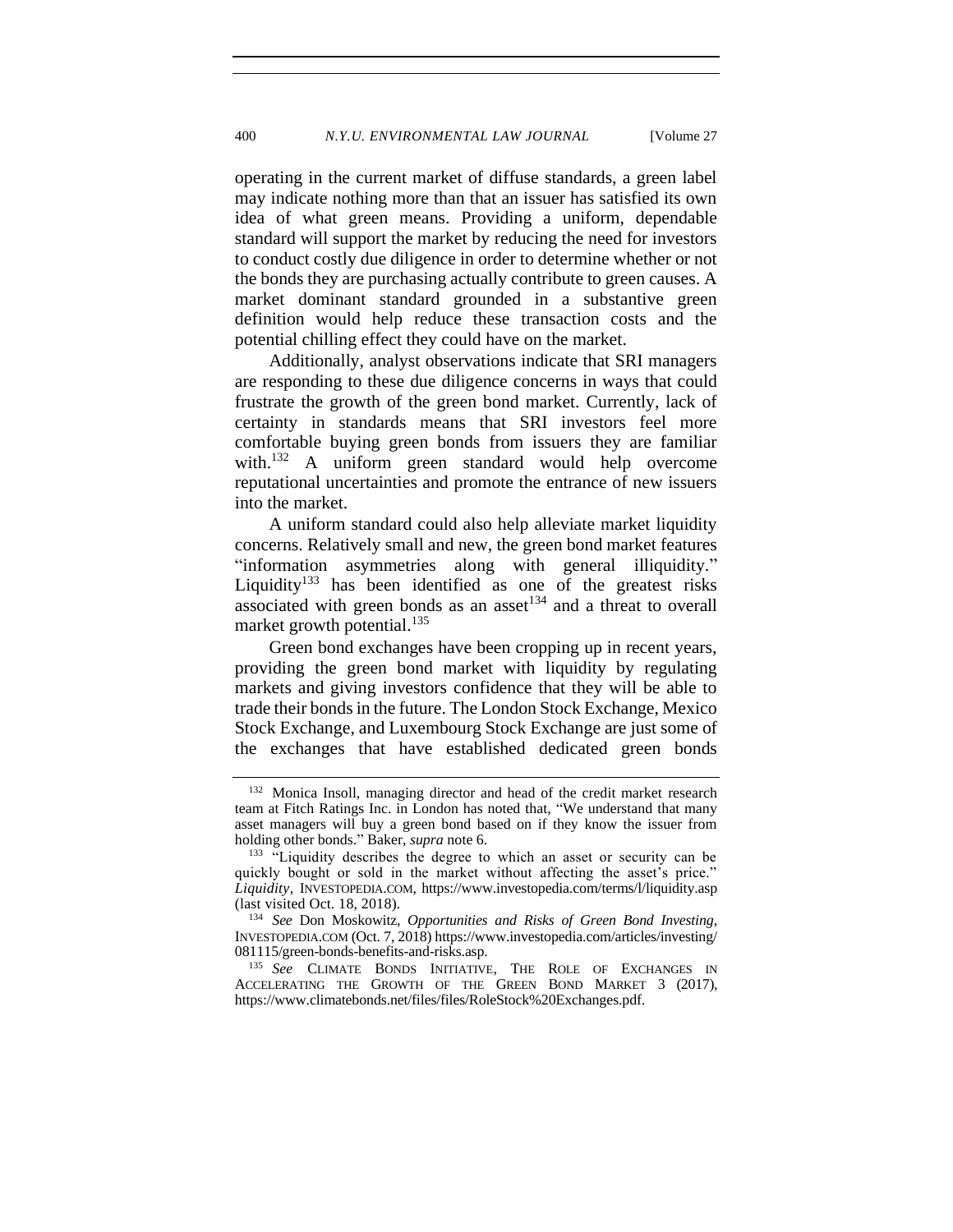listings.<sup>136</sup> Seventy-two percent of labeled green bonds, amounting to \$130 billion, are currently listed on exchanges.<sup>137</sup> The Shanghai Stock Exchange and Shenzhen Stock Exchange are piloting green bond exchange programs at the time of writing.<sup>138</sup>

There are a mix of standards schemes currently employed by green bond stock exchanges. The London Stock Exchange, for example, admits bonds based on "specific criteria, which mainly relate to the issuer providing an external review document aligned with industry-wide accepted guidelines, such as the GBPs, whether it is third-party certification, a second opinion, or a green rating or verification."<sup>139</sup> Other stock exchanges, such as the Shenzhen Stock Exchange, are governed by national regulatory green bond guidelines.<sup>140</sup>

The Sustainable Stock Exchanges Initiative<sup>141</sup> has identified the confusion over the term "green" as a key challenge for stock exchanges in greening financial markets.<sup>142</sup> A market standard with clear exclusionary criteria is needed so that exchanges do not, for example, promote the fungibility of bonds funding coal plants with those achieving mitigation outcomes in line with the Paris Agreement mitigation goals. A market standard that excludes fossil fuel projects would help to ensure that the green bond exchanges promote liquidity without mobilizing investors towards greenwashed products.

<sup>140</sup> CLIMATE BONDS INITIATIVE, CHINA GREEN BOND MARKET 5 (2017) [https://www.climatebonds.net/files/files/China\\_Annual\\_Report\\_2017\\_English.pdf.](https://www.climatebonds.net/files/files/China_Annual_Report_2017_English.pdf)

 $41$  According to their website,

[t]he Sustainable Stock Exchange is organized by UNCTAD, UN Global Compact, UN Environment Finance Initiative and the UN-supported Principles for Responsible Investment. The initiative was launched in 2009 by the United Nations Secretary-General as a peer-to-peer learning platform for exploring how exchanges (in collaboration with policymakers, regulators, investors and companies) can promote responsible investment for sustainable development.

SUSTAINABLE STOCK EXCH. INITIATIVE, HOW STOCK EXCHANGES CAN GROW GREEN FINANCE 3 (2017), http://www.sseinitiative.org/wp-content/uploads/2017/ 11/SSE-Green-Finance-Guidance-.pdf.

<sup>142</sup> *See id*. at 6.

<sup>136</sup> *See id.* at 2.

<sup>137</sup> *See id.*

<sup>138</sup> *See id.*

<sup>&</sup>lt;sup>139</sup> Interview by Environmental-Finance.com with Lillian Georgopoulou, Product Manager, London Stock Exchange (Nov. 7, 2016), [https://www.environmental-finance.com/content/the-green-bond-hub/green](https://www.environmental-finance.com/content/the-green-bond-hub/green-stock-exchange.html)[stock-exchange.html.](https://www.environmental-finance.com/content/the-green-bond-hub/green-stock-exchange.html)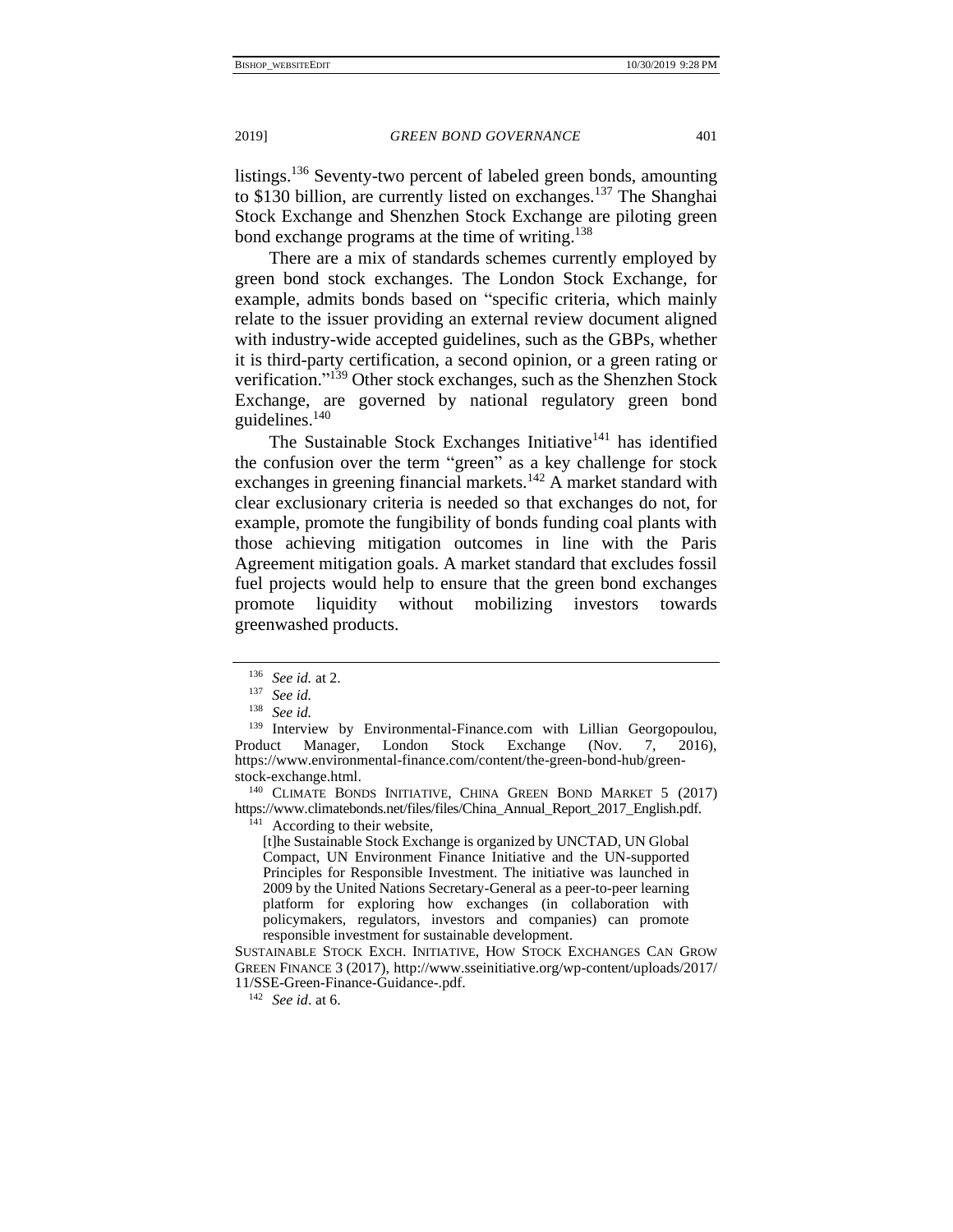### 402 *N.Y.U. ENVIRONMENTAL LAW JOURNAL* [Volume 27

# C. *Promoting Accountability: Who and How*

<span id="page-25-0"></span>Along with greenwashing, lack of accountability was identified as one of the key problems facing the current fragmented green bond regime. Having established the benefits of a market dominant green bond standard that excludes fossil fuels for curbing greenwashing and promoting climate finance, the question becomes who should set such a standard and how. The following Section will explore legal and policy arguments for using the United Framework Convention on Climate Change (UNFCCC) regime as a forum within which to set a green bond standard. Relatedly, it will explore arguments for and against a legally binding standard.

### <span id="page-25-1"></span>IV. GREEN BOND STANDARDIZATION AND THE UNFCCC

The UNFCCC is an international treaty adopted in 1992. The UNFCCC entered into force in 1994 has been signed by 197 parties.<sup>143</sup> The "ultimate objective" of the UNFCCC is to achieve "stabilization of greenhouse gas concentrations in the atmosphere at a level that would prevent dangerous anthropogenic interference with the climate system."<sup>144</sup>

<span id="page-25-2"></span>Article 7 of the UNFCCC established the Conference of the Parties (COP) as the "supreme decision-making body" of the convention.<sup>145</sup> The COP is charged with, among other things, making decisions necessary for the implementation of the convention, establishing subsidiary bodies as needed, and promoting and facilitating the exchange of information.<sup>146</sup> Unless otherwise decided, the COP is obliged to convene annually.<sup>147</sup> A secretariat (Secretariat) is established through Article 8 of the UNFCCC in order to support the COP and it subsidiary bodies.

The Paris Agreement was adopted in 2015 during the twenty-first COP. As of September 2019, 195 UNFCCC members

<sup>143</sup> *See Status of Ratification of the Convention*, U.N. CLIMATE CHANGE, https://unfccc.int/process/the-convention/news-and-updates (last visited Aug. 3, 2019).

<sup>&</sup>lt;sup>44</sup> U.N. Framework Convention on Climate Change art. 2, May 9, 1992, 1771 U.N.T.S. 107 [hereinafter UNFCCC 1992].

<sup>145</sup> *What are Bodies?*, U.N. CLIMATE CHANGE, https://unfccc.int/process-andmeetings/bodies/the-big-picture/what-are-governing-process-managementsubsidiary-constituted-and-concluded-bodies (last visited Aug. 3, 2019). *See also*

UNFCC 1992, *supra* note 144. <sup>146</sup> *See* UNFCCC 1992, *supra* note 144, art. 7.2.

<sup>147</sup> *See id.* art. 7.4.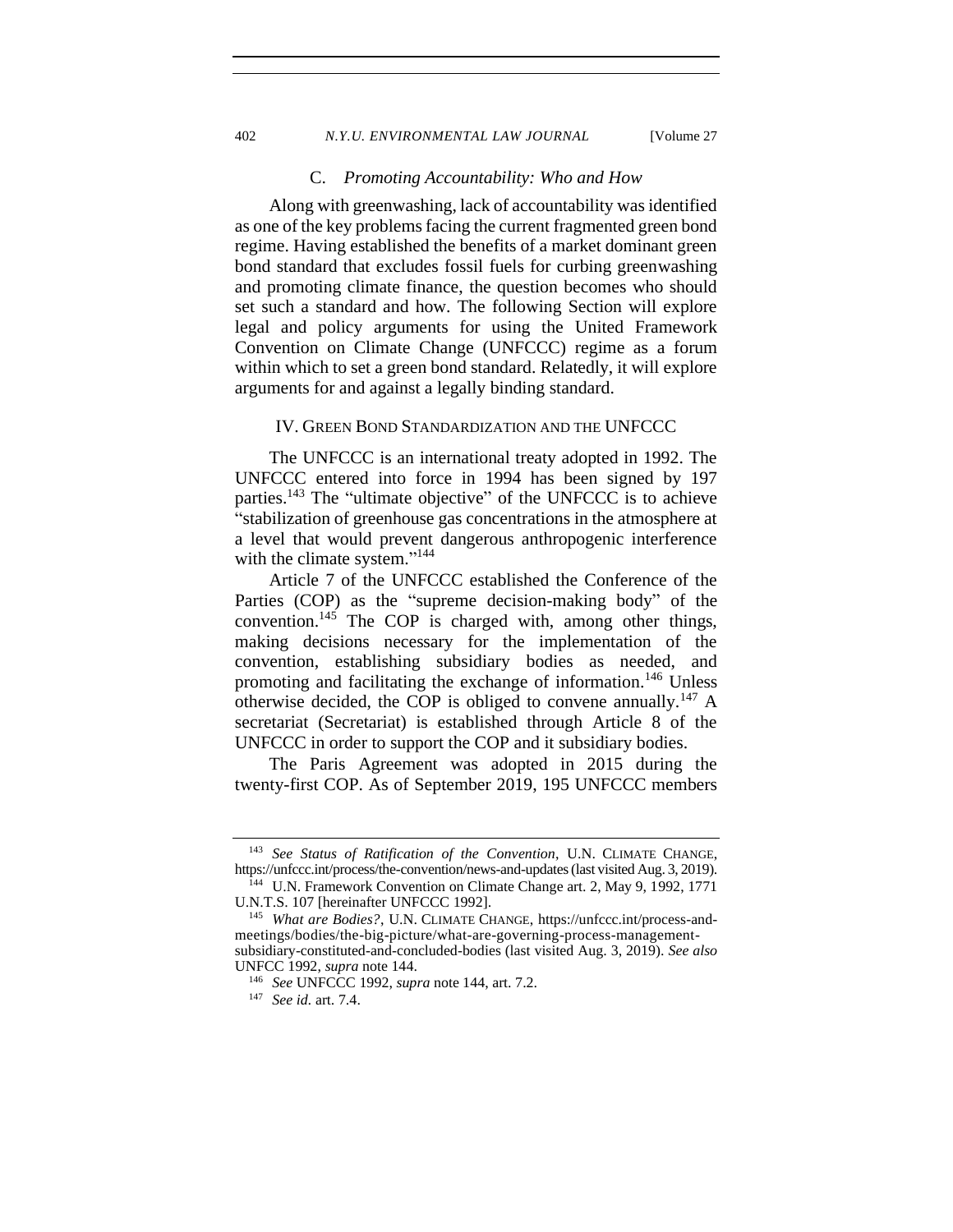have signed the Agreement.<sup>148</sup> The Agreement employs the UNFCCC's institutions, including the Secretariat, COP, financial mechanisms, and other subsidiary bodies.<sup>149</sup> The Agreement "aims" to strengthen the global response to the threat of climate change," in part by "[h]olding the increase in the global average temperature to well below 2°C above pre-industrial levels."<sup>150</sup>

Although the Agreement does not create a collective or individual legal obligation for its parties to achieve mitigation outcomes, it does create other legal obligations for signatory parties. As Daniel Bodansky writes, "The Paris Agreement does qualify as a treaty within the meaning of international law; it does create legal obligations for its parties; and compliance with these obligations is not voluntary." <sup>151</sup> Parties have a number of legal obligations under the Agreement.<sup>152</sup>

<span id="page-26-0"></span>Each party "shall prepare, communicate and maintain successive nationally determined contributions" to achieving greenhouse gas mitigation in line with the sub- $2^{\circ}$ C goal.<sup>153</sup> Each party must provide the information necessary for clarity and transparency when communicating its Nationally Determined Contribution  $(NDC)$ ,<sup>154</sup> provide information necessary to track progress in implementing and achieving its NDC,<sup>155</sup> and communicate a successive NDC every five years, which must be a progression beyond the party's current NDC.<sup>156</sup> These obligations

<span id="page-26-1"></span>

<sup>&</sup>lt;sup>148</sup> See U.N., Status of the Paris Agreement, UNITED NATIONS TREATY COLLECTION, [https://treaties.un.org/pages/ViewDetails.aspx?src=TREATY&mtdsg\\_](https://treaties.un.org/pages/ViewDetails.aspx?src=TREATY&mtdsg_no=XXVII-7-d&chapter=27&clang=_en) [no=XXVII-7-d&chapter=27&clang=\\_en](https://treaties.un.org/pages/ViewDetails.aspx?src=TREATY&mtdsg_no=XXVII-7-d&chapter=27&clang=_en) (last visited Aug. 3, 2019).

<sup>149</sup> *See* Daniel Bodansky, *The Paris Agreement: A New Hope?*, 110 AM. J. INT'L L*.* 288, 296-97 (2016).

<sup>150</sup> U.N. Framework Convention on Climate Change, *Report of the Conference of the Parties on its Twenty-First Session*, U.N. Doc. FCCC/CP/2015/10/Add.1, art. 2.1 (Jan. 29, 2016) [hereinafter *Paris Agreement*].

<sup>151</sup> Daniel Bodansky, *The Legal Character of the Paris Agreement*, 25 REV. EUR. COMP. & INT'L ENVT'L L*.* 142, 142 (2016).

<sup>&</sup>lt;sup>152</sup> Along with specific duties discussed, parties have a general obligation under the Vienna Convention on the Law of the Treaties, and under general principles of international law, to perform their treaty duties in good faith. *See* Vienna Convention on the Law of the Treaties art. 26, May 23, 1969, 1155 U.N.T.S. 331; *see also* Anthony Aust, *Pacta Sunt Servanda*, *in* MAX PLANCK ENCYCLOPEDIA OF PUBLIC INTERNATIONAL LAW (Rüdiger Wolfrum ed. 2012), http://opil.ouplaw.com/ view/10.1093/law:epil/9780199231690/law-9780199231690-e1449?prd=EPIL.

<sup>153</sup> *See Paris Agreement*, *supra* note 150, art. 4.2.

<sup>154</sup> *See id.* art. 4.8.

<sup>155</sup> *See id.* art. 13.7(b).

<sup>156</sup> *See id.* art. 4.3.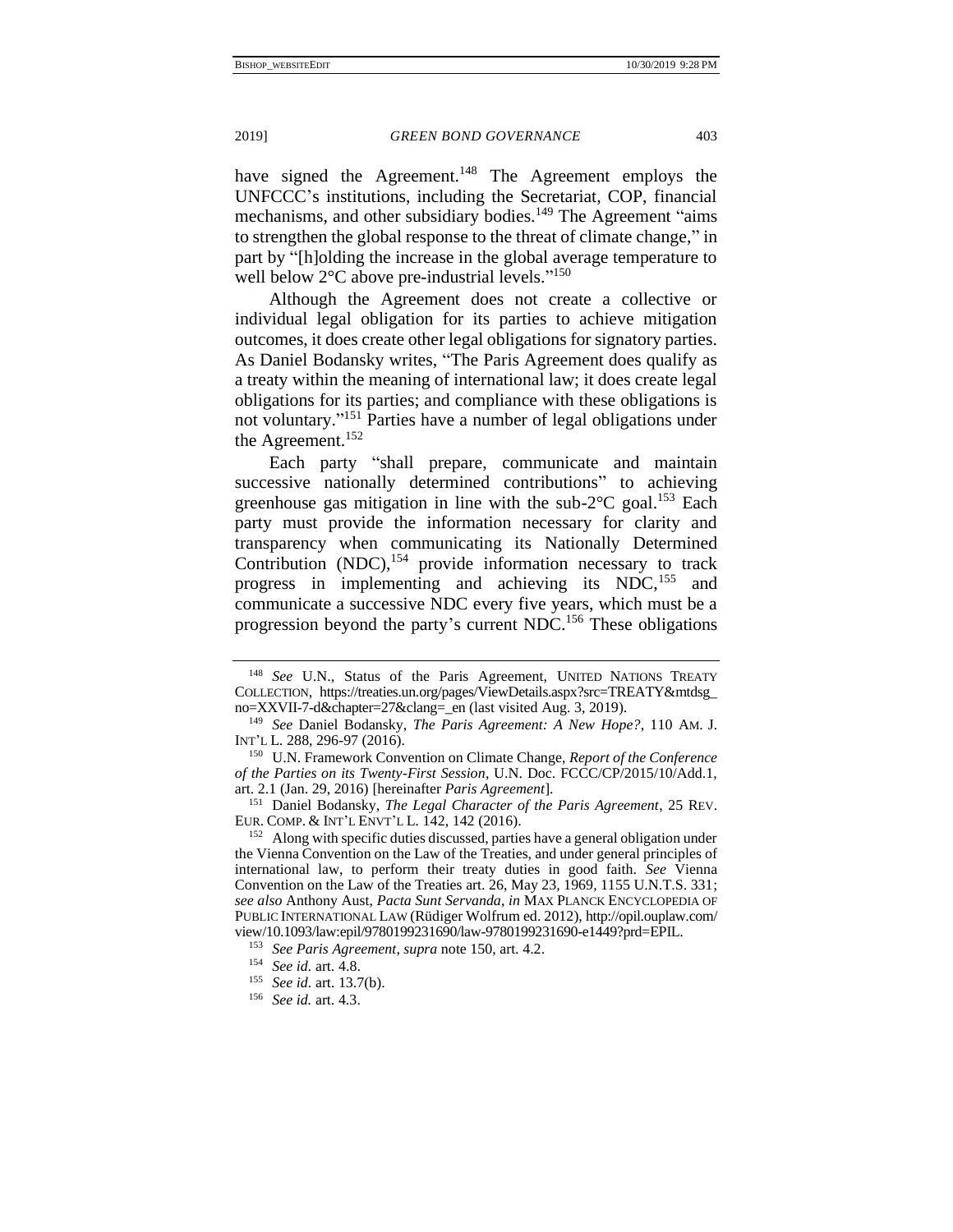apply to all parties, regardless of their development status. While the transparency and reporting requirements form the core of the parties' obligations under the Agreement, there are a number of provisions related to financing climate mitigation and adaptation that are relevant for green bond governance.

# A. *Legal and Political Relevance of the Paris Agreement for Green Bonds*

<span id="page-27-0"></span>Articles 4.3 and 4.4 of the UNFCCC require OECD countries to provide financial assistance to developing countries for mitigation and adaptation efforts. In the Copenhagen Accord, reached during COP 15 in 2009, developed countries committed to mobilizing \$100 billion per year in climate finance by 2020 through public and private sources.<sup>157</sup> Article 9.1 of the Paris Agreement reiterates and extends developed country parties' existing financial obligations under the UNFCCC. The COP decision adopting the Paris Agreement<sup>158</sup> extends the \$100 billion annual finance commitment through 2025.<sup>159</sup> Developed country parties are also required to communicate "indicative quantitative and qualitative information" related to financial assistance provided as well as details on projected levels of public funding.<sup>160</sup>

<span id="page-27-1"></span>The Agreement specifies that the Financial Mechanism of the UNFCCC and its operating entities shall serve as the financial mechanism of the Agreement. The Financial Mechanism of the UNFCCC includes the Green Climate Fund (GCF).<sup>161</sup> The GCF is a fund designed to help developing countries finance mitigation and adaptation initiatives and is charged with serving the Agreement's

<sup>157</sup> *See* United Nations Framework Convention on Climate Change, Copenhagen Climate Change Conference, Copenhagen, Den., Dec. 7–19, 2009, *Rep. of the Conference of the Parties on its Fifteenth Session, held in Copenhagen from 7 to 19 December, 2009,* FCCC/CP/2009/11/Add.1 (Mar. 30, 2010). As a COP decision, the Copenhagen Accord was not legally binding. *See* Bodansky, *supra* note [151,](#page-26-0) at 144.

<sup>158</sup> COP decisions represent political rather than legal commitments. *See*  Bodansky, *supra* not[e 149,](#page-26-1) at 290.

<sup>159</sup> *See* Adoption of the Paris Agreement, UNFCCC, *Rep. of the Conf. of the Parties on its Twenty-First Session*, Addendum, ¶ 54, U.N. Doc. FCCC/CP/2015/10/Add.1 (Jan. 29, 2016) [hereinafter *Adoption*].

<sup>160</sup> *Paris Agreement*, *supra* note 150, arts. 9.5 & 9.7.

<sup>&</sup>lt;sup>161</sup> While the Paris Agreement uses pre-existing features of the UNFCCC's Financial Mechanism, it also replaces old ones. Article 6.4 of the Paris Agreement created what has come to be known as the Sustainable Development Mechanism. *See Paris Agreement*, *supra* note 150, art. 6.4.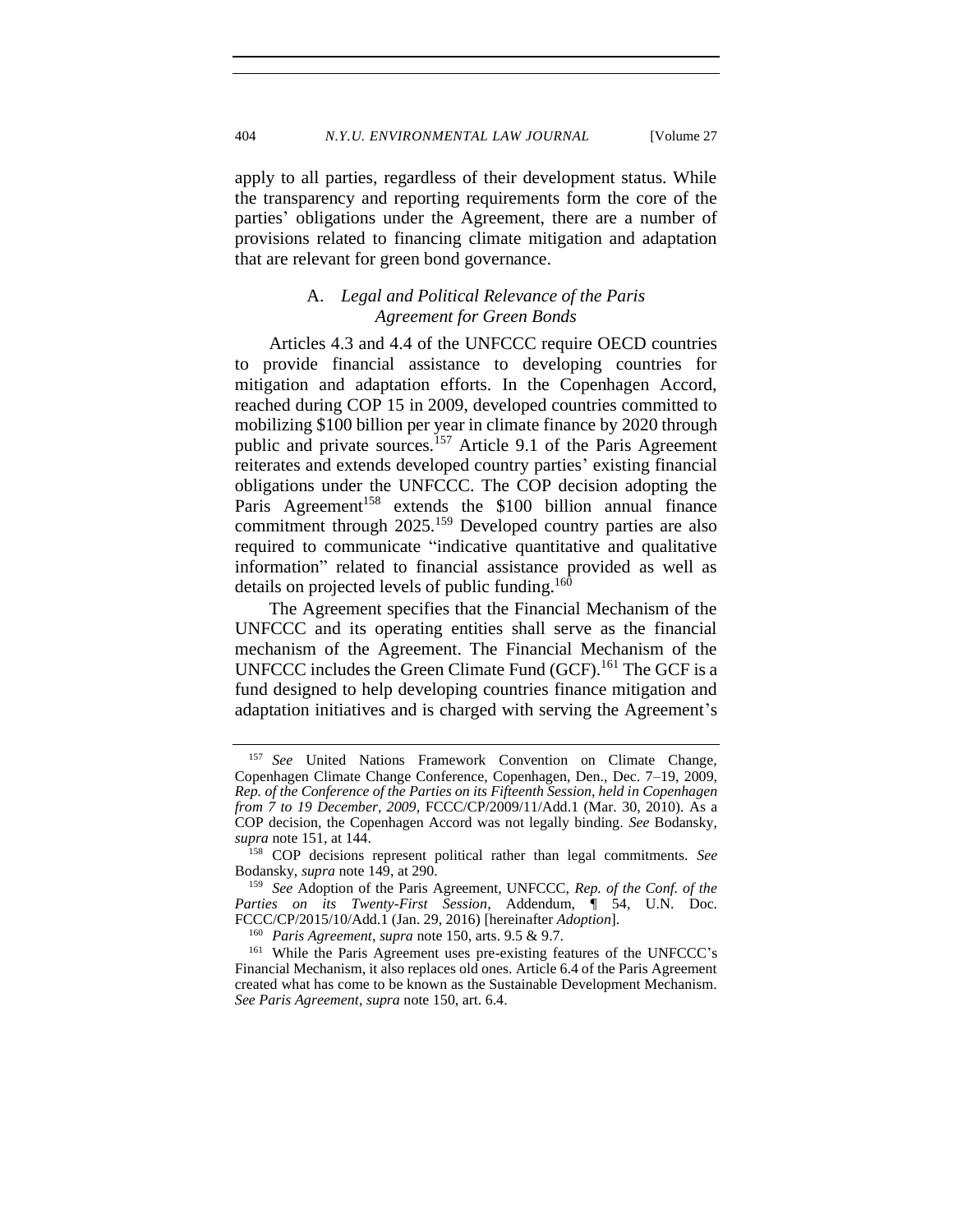aim to keep climate change well below 2°C. <sup>162</sup> However, the GCF does not exclude fossil fuel projects from funding, in part due to lobbying from China, Japan, and Saudi Arabia.<sup>163</sup> The Japanese government argued that funding high-efficiency coal-fired power plants was part of a "realistic, pragmatic and effective" approach to tackling climate change.<sup>164</sup> President Trump has refused to give the remaining \$2 billion of the United States' \$3 billion pledge to the GCF made during the Obama Administration unless the funds would be used to target advanced coal projects.<sup>165</sup>

One of the aims of the GCF is to "use public investment to stimulate private finance," which it seeks to do through its Private Sector Facility (PSF).<sup>166</sup> The PSF's main mission is "to engage both the local and global private sector to support climate change mitigation and adaptation projects in developing countries." <sup>167</sup> The PSF works with pensions funds, insurance companies, corporations, financial intermediaries, and capital markets.<sup>168</sup> The PSF has recently experimented with green bond issuances, although it has not developed a distinct green bond standard. In 2015, the GCF helped bundle energy efficiency projects in Latin America for financing through a green bond partially guaranteed by the fund.<sup>169</sup>

<span id="page-28-0"></span>

<sup>162</sup> *See Who We Are: About the Fund*, GREEN CLIMATE FUND, [https://](https://www.greenclimate.fund/who-we-are/about-the-fund) [www.greenclimate.fund/who-we-are/about-the-fund](https://www.greenclimate.fund/who-we-are/about-the-fund) (last visited Aug. 3, 2019).

<sup>163</sup> *See* Suzanne Goldenberg, *UN Green Climate Fund Can be Spent on Coal-Fired Power Generation*, GUARDIAN (Mar. 29, 2015, 7:12 AM), [https://www.theguardian.com/environment/2015/mar/29/un-green-climate-fund](https://www.theguardian.com/environment/2015/mar/29/un-green-climate-fund-can-be-spent-on-coal-fired-power-generation)[can-be-spent-on-coal-fired-power-generation.](https://www.theguardian.com/environment/2015/mar/29/un-green-climate-fund-can-be-spent-on-coal-fired-power-generation)

<sup>164</sup> *Id.*

<sup>165</sup> *See* Ken Silverstein, *Should Advanced Coal Projects be Part of the Green Climate Fund?*, FORBES (Jul. 16, 2017, 6:18 AM), https://www.forbes.com/sites/ kensilverstein/2017/07/16/should-advanced-coal-projects-be-part-of-the-greenclimate-fund/#b5766d42bb30.

<sup>166</sup> GREEN CLIMATE FUND, *supra* note [162.](#page-28-0)

<sup>&</sup>lt;sup>167</sup> GREEN CLIMATE FUND, THE GREEN CLIMATE FUND'S PRIVATE SECTOR FACILITY 6 (2017), [https://www.greenclimate.fund/documents/20182/194568/](https://www.greenclimate.fund/documents/20182/194568/The_Green_Climate_Fund_s_Private_Sector_Facility.pdf/c47eacd1-5b93-4fe0-97de-b4b9ebe669d3) [The\\_Green\\_Climate\\_Fund\\_s\\_Private\\_Sector\\_Facility.pdf/c47eacd1-5b93-4fe0-](https://www.greenclimate.fund/documents/20182/194568/The_Green_Climate_Fund_s_Private_Sector_Facility.pdf/c47eacd1-5b93-4fe0-97de-b4b9ebe669d3) [97de-b4b9ebe669d3.](https://www.greenclimate.fund/documents/20182/194568/The_Green_Climate_Fund_s_Private_Sector_Facility.pdf/c47eacd1-5b93-4fe0-97de-b4b9ebe669d3)

<sup>168</sup> *See What We Do: Private Sector Facility*, GREEN CLIMATE FUND, <https://www.greenclimate.fund/what-we-do/private-sector-facility> (last visited Aug. 3, 2019).

<sup>169</sup> *See Energy Efficiency Green Bonds in Latin America and the Caribbean*, GREEN CLIMATE FUND[, https://www.greenclimate.fund/-/energy-efficiency-green](https://www.greenclimate.fund/-/energy-efficiency-green-bonds-in-latin-america-and-the-caribbean)[bonds-in-latin-america-and-the-caribbean](https://www.greenclimate.fund/-/energy-efficiency-green-bonds-in-latin-america-and-the-caribbean) (last visited Aug. 3, 2019) (noting that project has lapsed as of Sep. 26, 2018).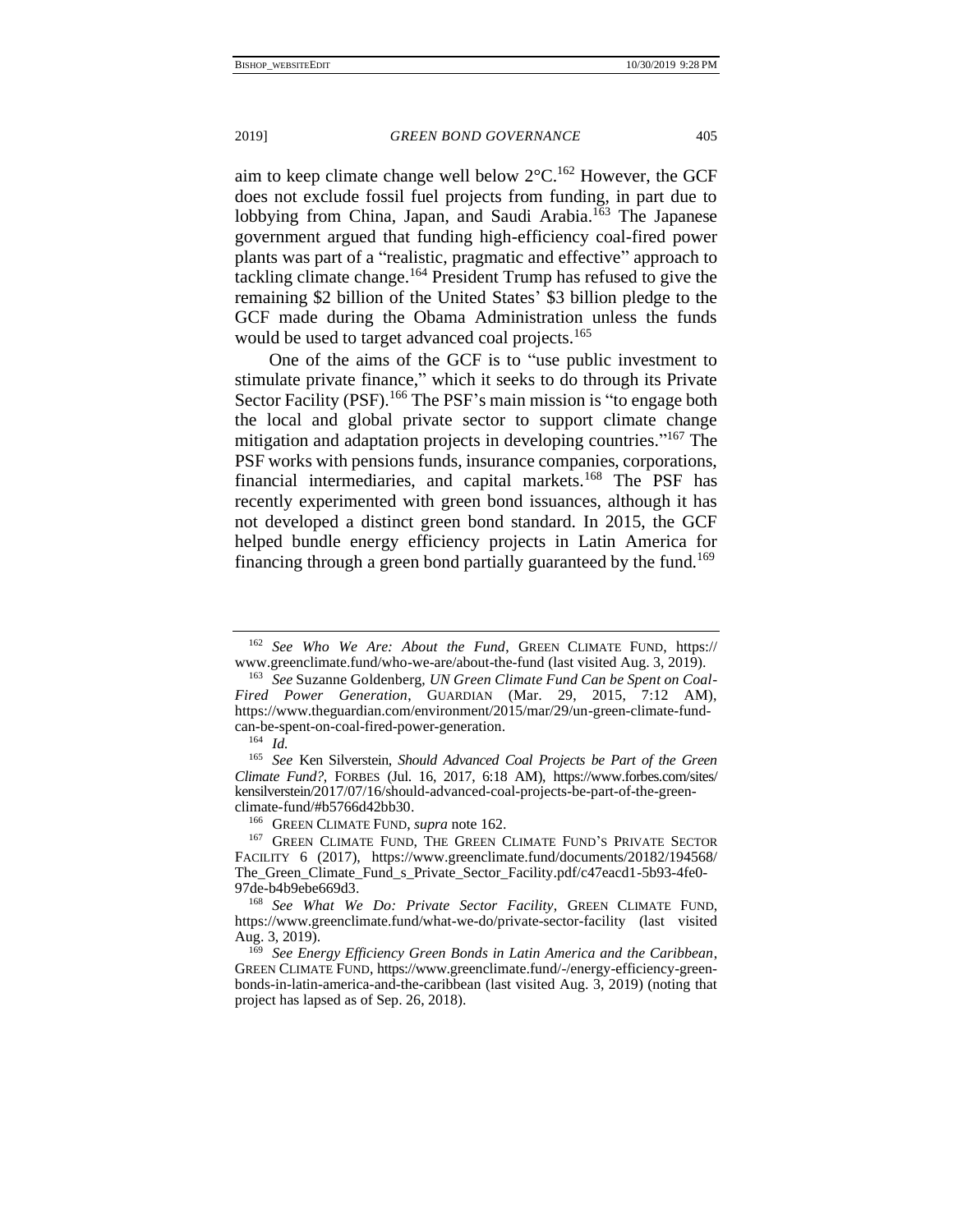### <span id="page-29-0"></span>B. *Green Bonds Standards through the UNFCCC Framework*

To review, developed country parties to the Paris Agreement have a legal obligation to provide financial assistance to developing countries in line with the political commitment of keeping climate change "well below"  $2^{\circ}C^{170}$  Each party to the Paris Agreement is required to submit NDCs that set mitigation goals "in accordance with best available science"<sup>171</sup> and must meet a number of reporting obligations relating to the achievement of NDCs.<sup>172</sup> Collectively, parties "shall pursue domestic mitigation measures, with the aim of achieving the objectives of such NDCs."<sup>173</sup>

Green bonds standards are implicated under developed country parties' financing obligations and under all parties' collective obligation to pursue domestic mitigation efforts. A green bond funding new "clean" coal generation would not be in line with parties' political commitment to keep warming "well below" 2°C.<sup>174</sup> Developed country parties that invest in green bonds issued by developing countries will not be satisfying their Article 9 finance obligations if those bonds fund projects that do not contribute to mitigation outcomes in line with the Agreement. The Paris Agreement influences non-party signatories as well. Hundreds of non-party bond-issuing entities, including businesses, cities, and banks, have signed the Paris Pledge for Action, promising to "ensure that the ambition set out by the Paris Agreement is met or exceeded to limit global temperature rise to less than  $2^{\circ}$ C."<sup>175</sup>

While green bonds are relevant to these obligations, commitments, and pledges, the UNFCCC currently provides no legal grounds for invalidating green bonds standards. To achieve standardization under the UNFCCC, parties could legalize a green bond standard by negotiating a separate green bond treaty that would bind government issuers. A second, more likely potential

<sup>170</sup> *Paris Agreement*, *supra* note 150, arts. 9 & 2.

<sup>171</sup> *Id.* art. 4.1.

<sup>&</sup>lt;sup>172</sup> *See id.* arts. 4.8 & 13.7(b).<br><sup>173</sup> *See id.* art. 4.2

<sup>173</sup> *See id.* art. 4.2.

<sup>174</sup> Brad Plumer, *Scientists Made a Detailed "Roadmap" for Meeting the Paris Climate Goals. It's Eye-Opening*, VOX (Mar. 24, 2017, 7:02 AM), [https://www.vox.com/energy-and-environment/2017/3/23/15028480/roadmap](https://www.vox.com/energy-and-environment/2017/3/23/15028480/roadmap-paris-climate-goals)[paris-climate-goals](https://www.vox.com/energy-and-environment/2017/3/23/15028480/roadmap-paris-climate-goals) (discussing Johan Rockstrom et al., *A Roadmap for Rapid Decarbonization*, 355 SCI. 1269 (2017)).

<sup>175</sup> PARIS PLEDGE FOR ACTION, <http://www.parispledgeforaction.org/> (last visited Aug. 3, 2019).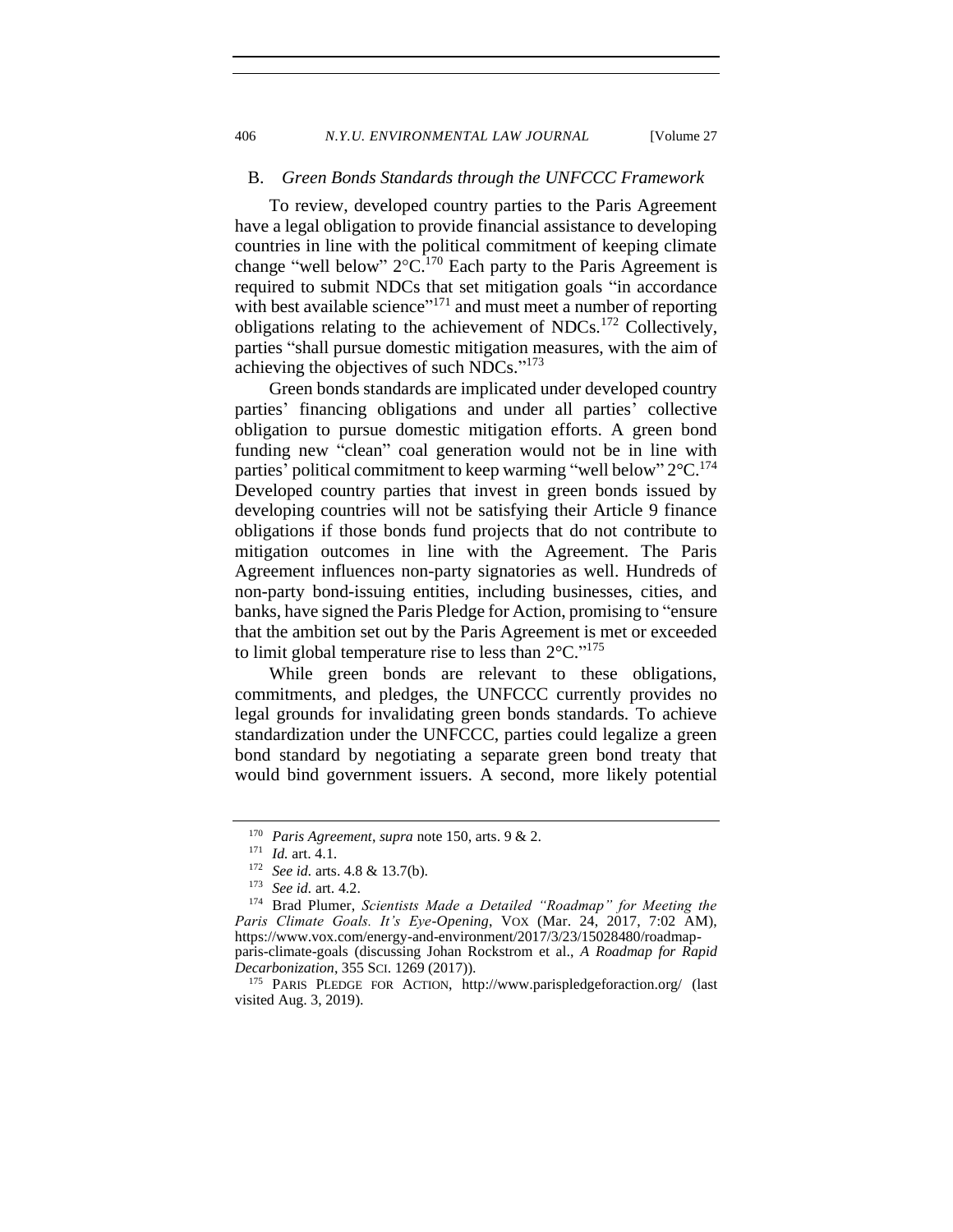option would be for the COP to issue a decision on green bond standardization.<sup>176</sup> Under this approach, the COP could direct the Subsidiary Body for Scientific and Technological Advice to consider the matter and make recommendations on substantive criteria for climate bonds. These recommendations could then be adopted by another decision of the COP.

Although this decision would not legally bind parties,  $177$  it would provide a concrete political commitment on a definition of "green." Such action would be in line with the COP President's decision adopting the Paris Agreement, which, "[*r*]*ecommends* that the Conference of the Parties…shall provide guidance to the entities entrusted with the operation of the Financial Mechanism of the Convention on the policies, programme priorities and eligibility criteria related to the Agreement for transmission by the Conference of the Parties." 178

Ultimately, both of these options may not be practicable because of lacking political will. As long as China and the United States, among other parties, demand that new coal developments be included as climate finance, there is unlikely to be a rigorous green bond standard developed through UNFCCC mechanisms. The Paris Agreement is based on a "name and shame"<sup>179</sup> process that does not create legal obligations for parties to achieve mitigation outcomes. Moreover, parties' current NDCs are not even in line with the aim of keeping warming below  $2^{\circ}C^{180}$  Any legally binding or COP-determined green bond standard that excluded fossil fuel generation would be an enormous step beyond parties' commitments in Paris. Nevertheless, such a standard is clearly in

 $176$  This option is in line with its mandate under the Paris Agreement art. 13.13. *See* UNFCCC 1992, *supra* note [144;](#page-25-2) *Paris Agreement*, *supra* note 150, art. 13.3 ("The transparency framework shall build on and enhance the transparency arrangements under the Convention.").

<sup>177</sup> Decisions of treaty bodies are generally do not have binding force. *See*  CLIMATE ACTION NETWORK, COP DECISIONS: BINDING OR NOT? (2009), [http://](http://www.climatenetwork.org/sites/default/files/COP_Decisions_CAN_legal_group_June_8_09.pdf) [www.climatenetwork.org/sites/default/files/COP\\_Decisions\\_CAN\\_legal\\_group\\_](http://www.climatenetwork.org/sites/default/files/COP_Decisions_CAN_legal_group_June_8_09.pdf) [June\\_8\\_09.pdf.](http://www.climatenetwork.org/sites/default/files/COP_Decisions_CAN_legal_group_June_8_09.pdf)

<sup>178</sup> *Adoption*, *supra* not[e 159,](#page-27-1) ¶ 62.

<sup>179</sup> Catherine Martini, *Transparency: The Backbone of the Paris Agreement*, YALE CTR. FOR ENVTL. L. & POL'Y (May 29, 2016), [https://envirocenter.yale.edu/](https://envirocenter.yale.edu/transparency-the-backbone-of-the-Paris-Agreement) [transparency-the-backbone-of-the-Paris-Agreement.](https://envirocenter.yale.edu/transparency-the-backbone-of-the-Paris-Agreement)

<sup>180</sup> *See* David Roberts, *There's a Huge Gap Between the Paris Climate Change Goals and Reality*, VOX (Nov. 6, 2017, 10:56 AM), [https://www.vox.com/energy](https://www.vox.com/energy-and-environment/2017/10/31/16579844/climate-gap-unep-2017)[and-environment/2017/10/31/16579844/climate-gap-unep-2017.](https://www.vox.com/energy-and-environment/2017/10/31/16579844/climate-gap-unep-2017)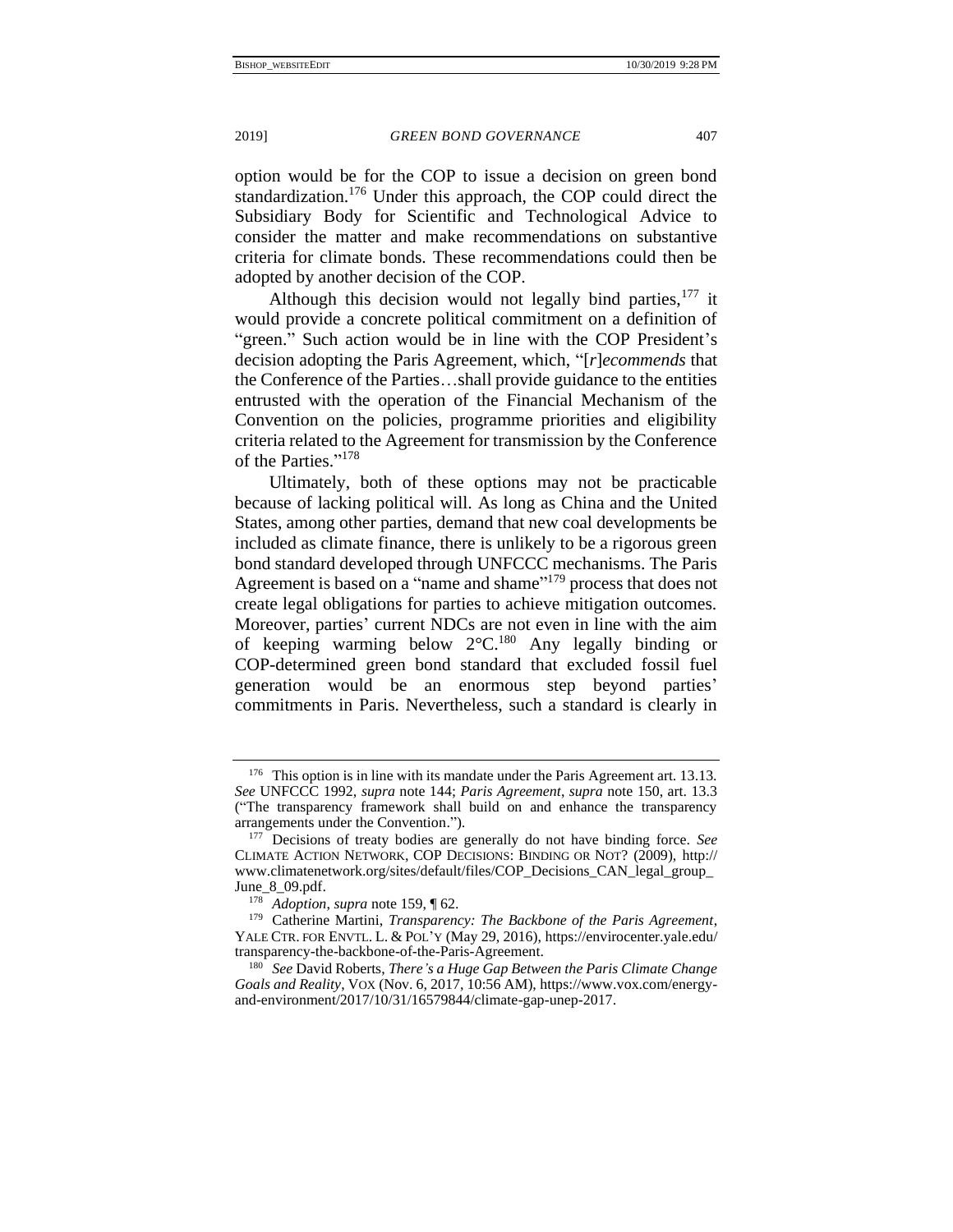408 *N.Y.U. ENVIRONMENTAL LAW JOURNAL* [Volume 27

line with "best available science"<sup>181</sup> and is needed to keep warming below 2°C. <sup>182</sup> The following Section will examine how achieving a fossil-free green bond standard could be possible.

# C. *Optimal Path Towards Greater Standardization*

<span id="page-31-0"></span>The best option for achieving a green bond standard in line with the Paris Agreement's sub-2°C warming goal is for dominant market actors to follow a building block approach to transnational cooperation while still pursuing standardization through the UNFCCC process.<sup>183</sup> The European Union, specifically, should harness its market weight and internal political support for mitigation and rules-based governance, as it has in the past, to help drive the movement for a substantive standard that excludes fossil fuel projects as well as projects that do not promote a "brown to green<sup>"184</sup> transition. This approach overcomes design features of the UNFCCC that frustrate mitigation commitments while still supporting the ultimate purpose of the Paris Agreement.

A building block approach to climate protection "seeks to take advantage of dispersed pockets of support for mitigation" rather than concentrating efforts on negotiating a treaty that requires universal participation.<sup>185</sup> The dominant market actor strategy to a building blocks approach "[r]educes GHG emissions through the power of public authorities or private actors with a dominant position in specific global or regional market sectors that enable them to effectively set or at least strongly…influence the regulatory norms governing the sector."<sup>186</sup> The main idea behind the dominant actor strategy is that, when a market is big enough, the financial

<sup>181</sup> As required under Paris Agreement art. 4.1. *See Paris Agreement*, *supra* note 150, art. 4.1.

<sup>182</sup> *See* Whiley, *supra* not[e 95](#page-16-0) (discussing that new "clean" coal plants are not in line with Paris goals, and that new gas generation facilities are not included within the CBS because "the global emissions trajectory we urgently need simply can't afford those emissions."); *see also* U.N. ENV'T PROGRAMME, THE EMISSIONS GAP REP. (Nov. 2017), at xxi, 41, https://www.unenvironment.org/resources/ emissions-gap-report (explaining that "avoiding new coal-fired power plants and phasing out existing ones is crucial to closing the emissions gap" and that "emissions embodied in fossil fuel reserves already exceed extraction budgets consistent with  $1.5^{\circ}$ C or  $2^{\circ}$ C").<br><sup>183</sup> See generally Stewart et

<sup>183</sup> *See generally* Stewart et al., *supra* not[e 12.](#page-3-1)

<sup>&</sup>lt;sup>184</sup> Whiley, *supra* note 95.<br><sup>185</sup> *Id.* at 356

*Id.* at 356.

<sup>186</sup> *Id.* at 345.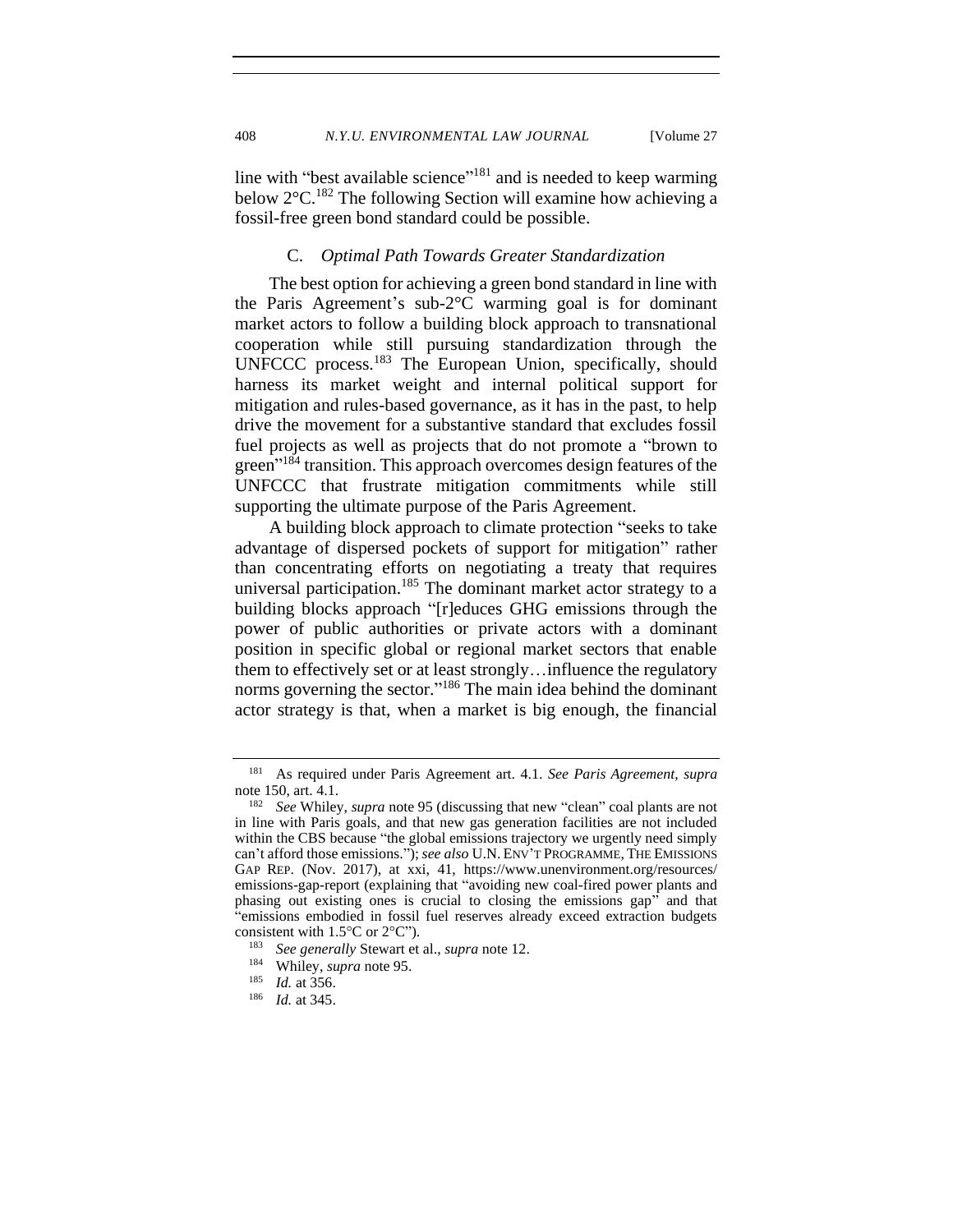<span id="page-32-1"></span><span id="page-32-0"></span>

benefits of gaining access are so great that actors will adopt stricter standards out of self-interest.

A paradigmatic example of dominant market actor influence is referred to as "the Brussels Effect."<sup>187</sup> The Brussels Effect refers to the European Union's "unilateral power to regulate global markets."<sup>188</sup> Regulations set by the European Union have resulted in global rules for food, chemicals, competition, and protection of privacy.<sup>189</sup> The European Union is able to achieve this influence for several reasons: it has the largest domestic economy in the world, a strong regulatory capacity, a preference for strict rules, and a predisposition to regulate inelastic targets.<sup>190</sup>

Analyzing these criteria through a green bonds lens shows the potential for green bond governance via the Brussels Effect. The European Union has maintained its preference for strong rules when it comes to mitigation. It was a "friend of rules"<sup>191</sup> based approaches to the Paris Agreement and has not been afraid to push market standards through GHG regulations in the past, against much international opposition.<sup>192</sup> The sovereign green bond market is growing increasingly, and European Union member countries, cities, and other government entities are leading the way.<sup>193</sup> The European Investment Bank is the largest green bond issuer to date.<sup>194</sup> If European government issuers and pension funds only issued and subscribed to green bonds meeting rigorous criteria, the entire market would be pushed towards projects that complied with Paris commitments.

Green bond standardization through the Brussels Effect may well have begun. At the time of writing, the European Union is considering green bond standardization. In 2018, the European

<sup>187</sup> *See* Anu Bradford, *The Brussels Effect*, 107 NW. U. L. REV. 1, 5–6 (2013).

 $\frac{188}{189}$  *Id.* at 3.

<sup>189</sup> *See id*.

 $^{190}$  *See id.* at 10.

<sup>&</sup>lt;sup>191</sup> Bodansky, *supra* not[e 149,](#page-26-1) at 301.<br><sup>192</sup> For example, the European Union

For example, the European Union extended its emission trading scheme to cover flights landing in and departing from airports within the EU, despite much international resistance. *See* Bradford, *supra* note [187,](#page-32-0) at 30.

<sup>193</sup> *See* CLIMATE BONDS INITIATIVE, THE GREEN BOND MARKET IN EUROPE 2018, at 1, [https://www.climatebonds.net/files/reports/the\\_green\\_bond\\_market\\_in\\_](https://www.climatebonds.net/files/reports/the_green_bond_market_in_europe.pdf) [europe.pdf.](https://www.climatebonds.net/files/reports/the_green_bond_market_in_europe.pdf)

<sup>&</sup>lt;sup>194</sup> See CLIMATE BONDS INITIATIVE, *supra* not[e 30.](#page-6-1) The European Union is the largest regional market for green bonds. *See* CLIMATE BONDS INITIATIVE, *supra*  note [193.](#page-32-1)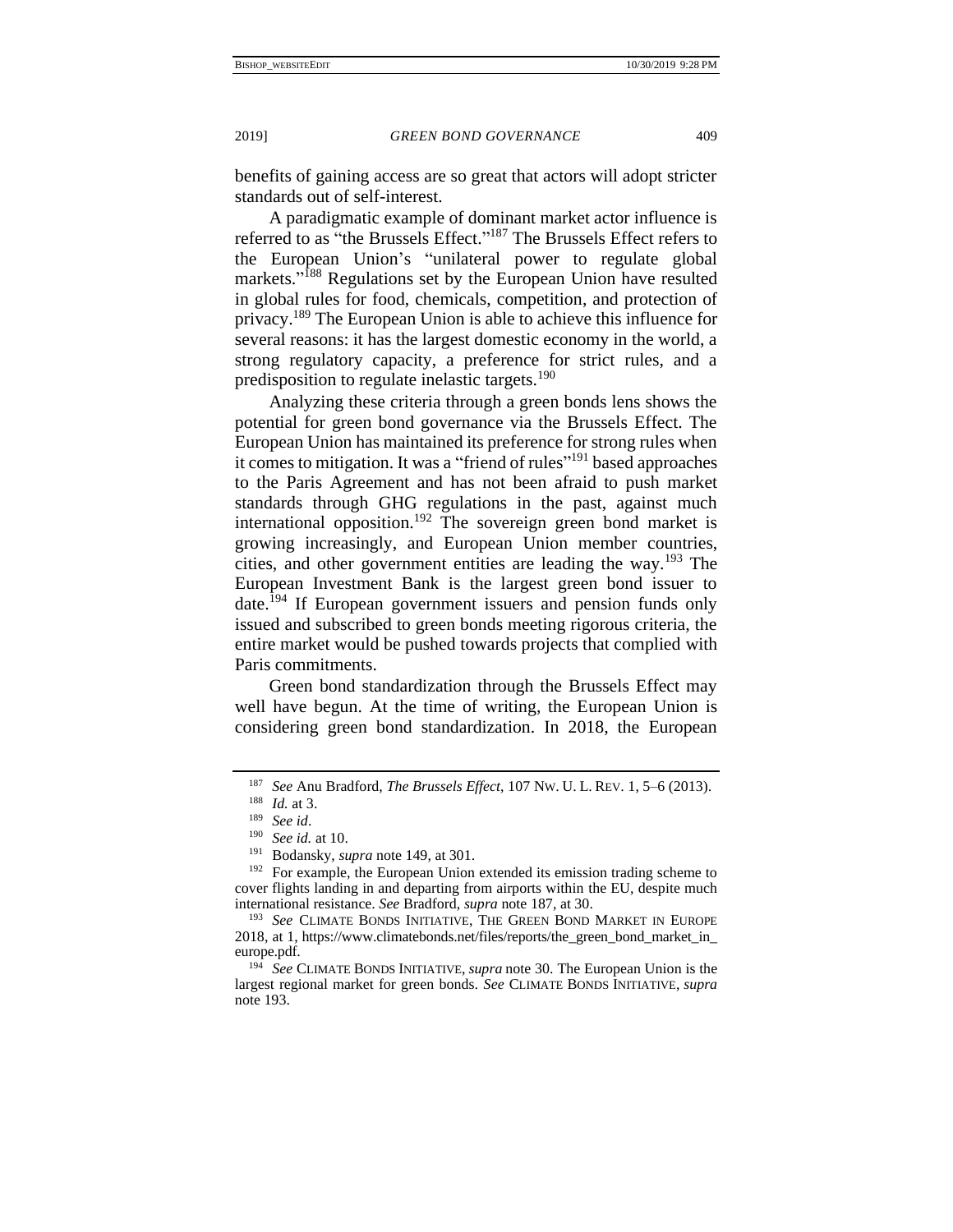Commission published a call for applications to fill a technical expert group on sustainable finance, with a mandate to issue a report on a European Union Green Bond Standard.<sup>195</sup>

This dominant actor approach is not perfect. It is not as broadly democratic as a treaty or COP decision within the UNFCCC, which require universal support. The European Union should dialogue with other countries, particularly those with less developed economies, in determining how to set equitable standards. The European Union, through the EIB, is currently pursuing harmonization dialogues with China, and should continue these harmonizing efforts with additional countries.<sup>196</sup> However, this collaboration should not compromise the central need for green bonds to only fund projects consistent with the aim of the Paris Agreement.

Another concern for a mandatory standard is that it may have a potential chilling effect on the market, as issuers would have to pay for certification. The European Union's member countries could prevent this by actualizing their Paris Agreement financing commitments. The European Union could pay for developing countries, and entities therein, to receive second- or third-party certification under the EU's green bond standard.

Another promising and complementary building block path towards green bond standardization is through a club strategy. Under this approach, the European Union could go further than imposing a market standard by creating a green bond club.<sup>197</sup> In this club, issuers who certify according to a European Union standard would receive access to a fund set aside specifically for standardcompliant green bonds. $198$ 

Private actors could be invited to join the club as both buyers and sellers, provided they purchase and issue only standardcompliant green bonds. Other countries could also be invited to join if they adopt the European Union standard, or a substantively

<sup>198</sup> Even without a set-aside fund, access to European Union member government pension funds as a source of capital would likely attract many issuers.

<sup>195</sup> *See Frequently asked Questions: Action Plan on Financing Sustainable Growth*, EUR.COMM'N (Mar. 8, 2018)[, http://europa.eu/rapid/press-release\\_MEMO-18-](http://europa.eu/rapid/press-release_MEMO-18-1424_en.htm) [1424\\_en.htm.](http://europa.eu/rapid/press-release_MEMO-18-1424_en.htm)

<sup>196</sup> *See* EUR. INV. BANK & CHINA SOC'Y FOR FIN. & BANKING, GREEN FIN. COMM., THE NEED FOR A COMMON LANGUAGE IN GREEN FINANCE 4 (2017) [http://www.eib.org/attachments/press/white-paper-green-finance-common-language](http://www.eib.org/attachments/press/white-paper-green-finance-common-language-eib-and-green-finance-committee.pdf)[eib-and-green-finance-committee.pdf.](http://www.eib.org/attachments/press/white-paper-green-finance-common-language-eib-and-green-finance-committee.pdf)

<sup>197</sup> For more on club strategy, see Stewart et al., *supra* note [12,](#page-3-1) at 344.